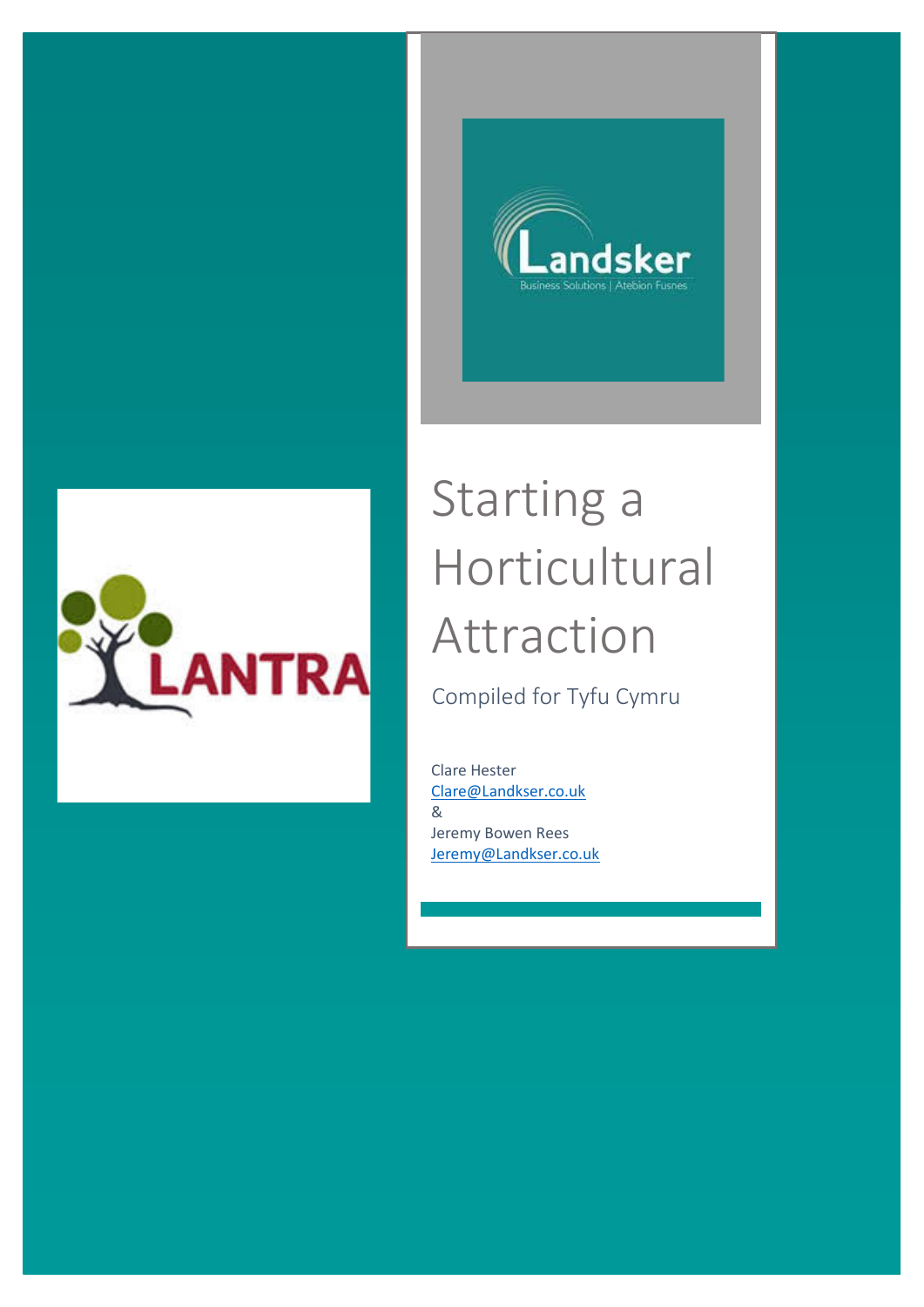

# Contents

| <b>Business who contributed to this Factsheet</b>   |                                  |                                                                                                               |
|-----------------------------------------------------|----------------------------------|---------------------------------------------------------------------------------------------------------------|
| Landsker<br><b>Business</b><br><b>Solutions Ltd</b> |                                  | <b>Contact: Clare Hester</b><br>Email: Clare@Landkser.co.uk<br>Website: www.landsker.co.uk                    |
| Addison<br>Design &<br><b>Development</b>           | ADDIS                            | <b>Contact: Zac Addison</b><br>Email:<br>addisonarchitecture@gmail.com<br>Website: n/a                        |
| <b>Thomas</b><br>Carroll                            | thomascarroll<br>BROKERS SWANSEA | <b>Contact: Jo Watson</b><br>Email:<br>Jo. Watson@thomas-carroll.co.uk<br>Website:<br>www.thomascarroll.co.uk |
| <b>Alium Safety</b>                                 | We're Different                  | <b>Contact: Claire Burt</b><br>Email:<br>claire@aliumsafety.co.uk<br>Website:<br>www.aliumsafety.co.uk        |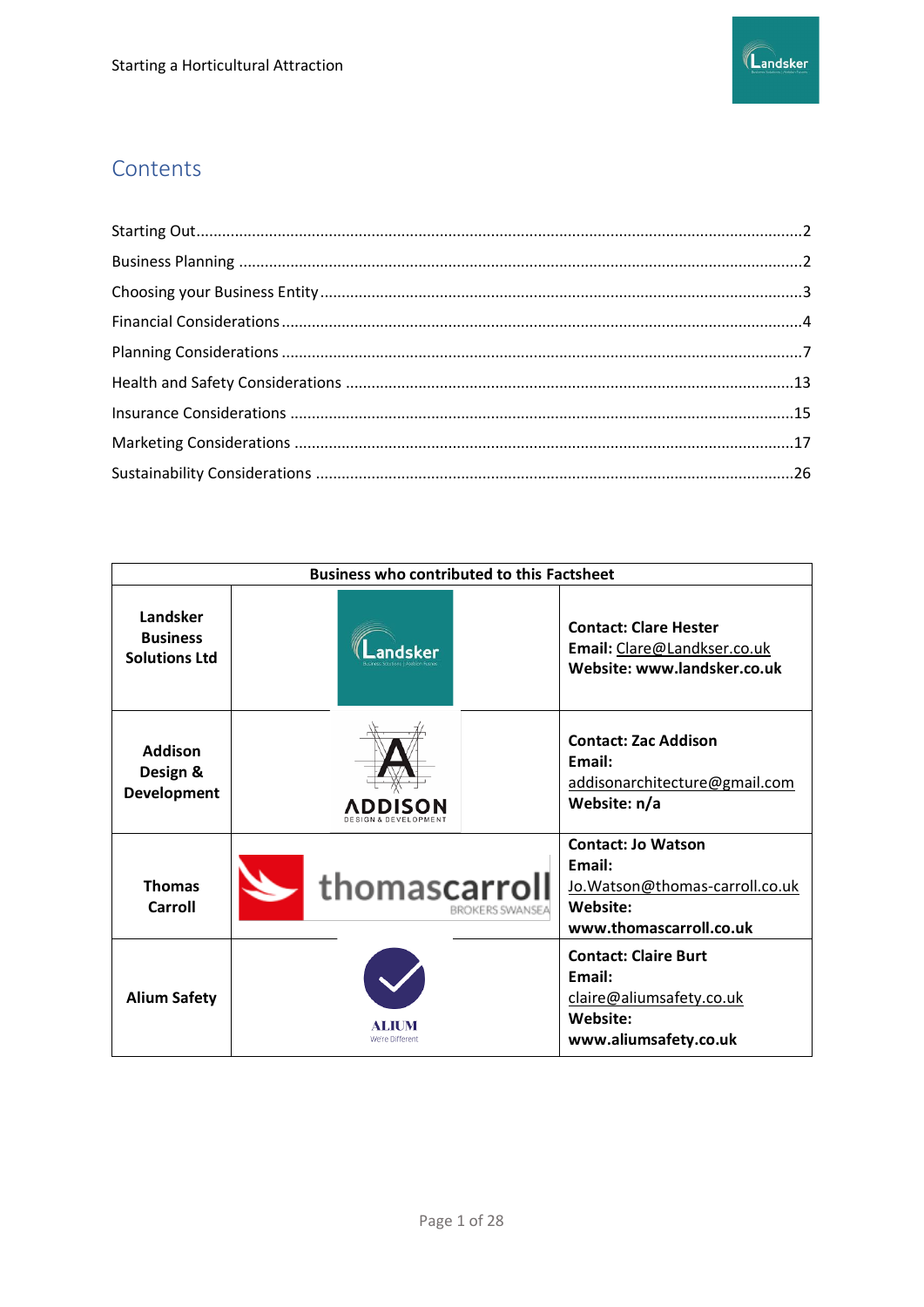

# Starting Out

<span id="page-2-0"></span>The start of a new venture always begins with a fresh business idea. It is easy at this stage to get excited about the future, and often validating the idea, is overlooked. Validation simply means researching your proposition. Are there any competitors nearby doing similar or the same thing? How will your idea compete? Who is your target audience? Are they easy to persuade to buy your products, services or visit your attraction? Do they find your idea compelling? Find a critical friend, whose opinions your trust. What do they think about your idea? Start to build a network of helpful relevant third parties (tourism groups, industry groups, local council etc) and seek their opinions. Is there anyone doing the same thing in other parts of the UK? Make contact and learn from their advice. Will you need additional funding? Are there lenders (grant providers, banks, stakeholders) that you can speak to in advance?

The more you can learn about your industry before you commit and take hard actions, like identifying prospective customers, the competition, the finance required, the greater the likelihood that your business will succeed

Once you are confident that your idea has been validated, then you can begin to consider the following areas that are covered in this factsheet. If this is new to you, there may seem to be much to understand but there are many expert professionals able to support you along the way.

# Business Planning

<span id="page-2-1"></span>A Business Plan is an essential document if you are starting a new business or developing a new activity that runs alongside current trading. It provides a written scope, blueprint, and action plan for your business to follow. As such, a Business Plan is an organic document that should be updated as your business grows and as your objectives and vision for the future change.

Writing your business plan will test the feasibility of your idea. In this way, it could be argued that a Business Plan is a safety net. Often a business idea is discarded during financial considerations, marketing analysis or competitor analysis. Having discovered that an idea is unsustainable or needs tweaking at this planning stage, will save time, energy and money. On the flip side, writing a business plan will also give you the best opportunity for success, as the process enables you to identify, think through and therefore overcome hurdles that may arise as you launch your new venture.

Well-developed Business Plans also contain Financial Forecasts, which not only help to foresee when the business will likely be profitable, but which are also often necessary to secure funding from grant providers, banks and investors. As these funding bodies are concerned with financial risk, a business plan provides them with the facts, figures and road map to counter or reduce any element of perceived risk and to encourage them to back you.

Ultimately, a well written Business Plan seeks to both clarify your new idea and turn it into a welldeveloped and financially sustainable plan for the future.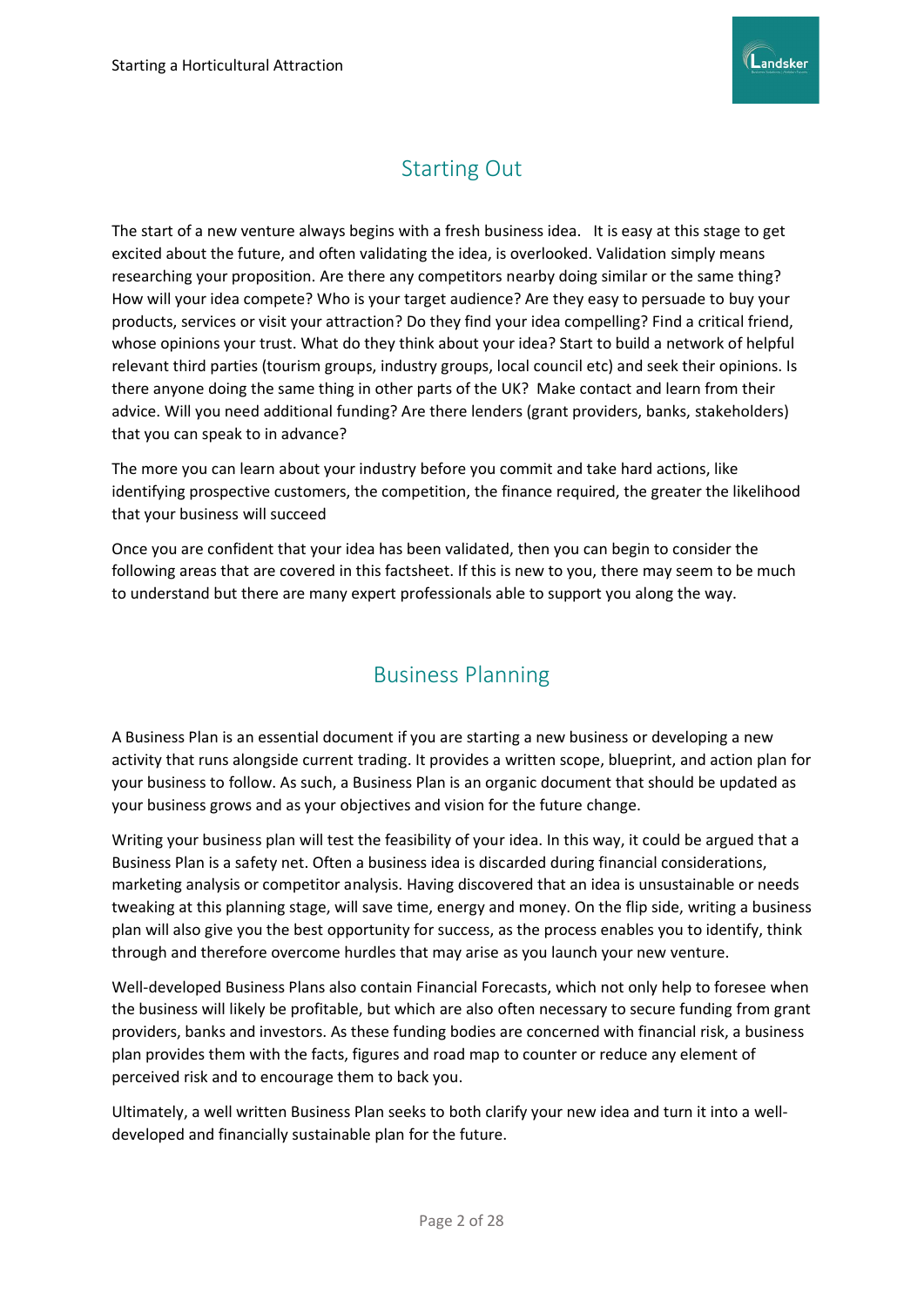

# Choosing your Business Entity

<span id="page-3-0"></span>There are different types of legal business entity, and it is essential to consider each. The entity you choose will have implications on the tax you pay, the amount of your personal liability, the amount of administrative work required and even your ability to raise finance. It is not easy to change business entity once you have started trading, hence, it is important to get this right as you start.

#### **What is a sole trader or a Partnership?**

A sole trader is a self-employed person who is the only owner of their business. A partnership is two or more people who are self-employed who own the business. This means that there's no legal separation between you as the business owner and the business itself. Given that you and your business are one and the same, you can keep the profits you've made after tax and are personally responsible for any losses your business makes. Being a sole trader does mean however, that you personally, as opposed to the business, are "liable" for any things that go wrong.

#### **What is a limited company?**

A limited company is a distinct legal entity from the business owner that can be formed whether you're a one-person business or have employees. By forming a limited company, you serve your business as its director.

As director, you're responsible for the legal and financial decisions your business makes, but your business's assets and liabilities are totally separate from your own individual finances. This means that all profits and losses belong strictly to the company, meaning you must always act on behalf of the company. This also means that you personally, have limited liability, with the business entity taking the brunt of any liability issues.

#### **What is a social enterprise?**

A social enterprise or social business is defined as a business that has specific social objectives that serve its primary purpose. Like traditional businesses they aim to make a profit but what is different, is that they must reinvest or donate their net profits, to support good societal causes.

There are lots of different structures that a social enterprise can take and there is no legal definition for what constitutes a social enterprise. There are also complex and specific rules for each different structure.

Examples of social enterprise legal structures include:

- Unincorporated association
- Trust
- Partnership
- Company Ltd by Shares (CLS)
- Company Ltd by Guarantee (CLG)
- Charitable Incorporated Organisation (CIO)
- Community Interest Company, limited by shares (CIC CLS)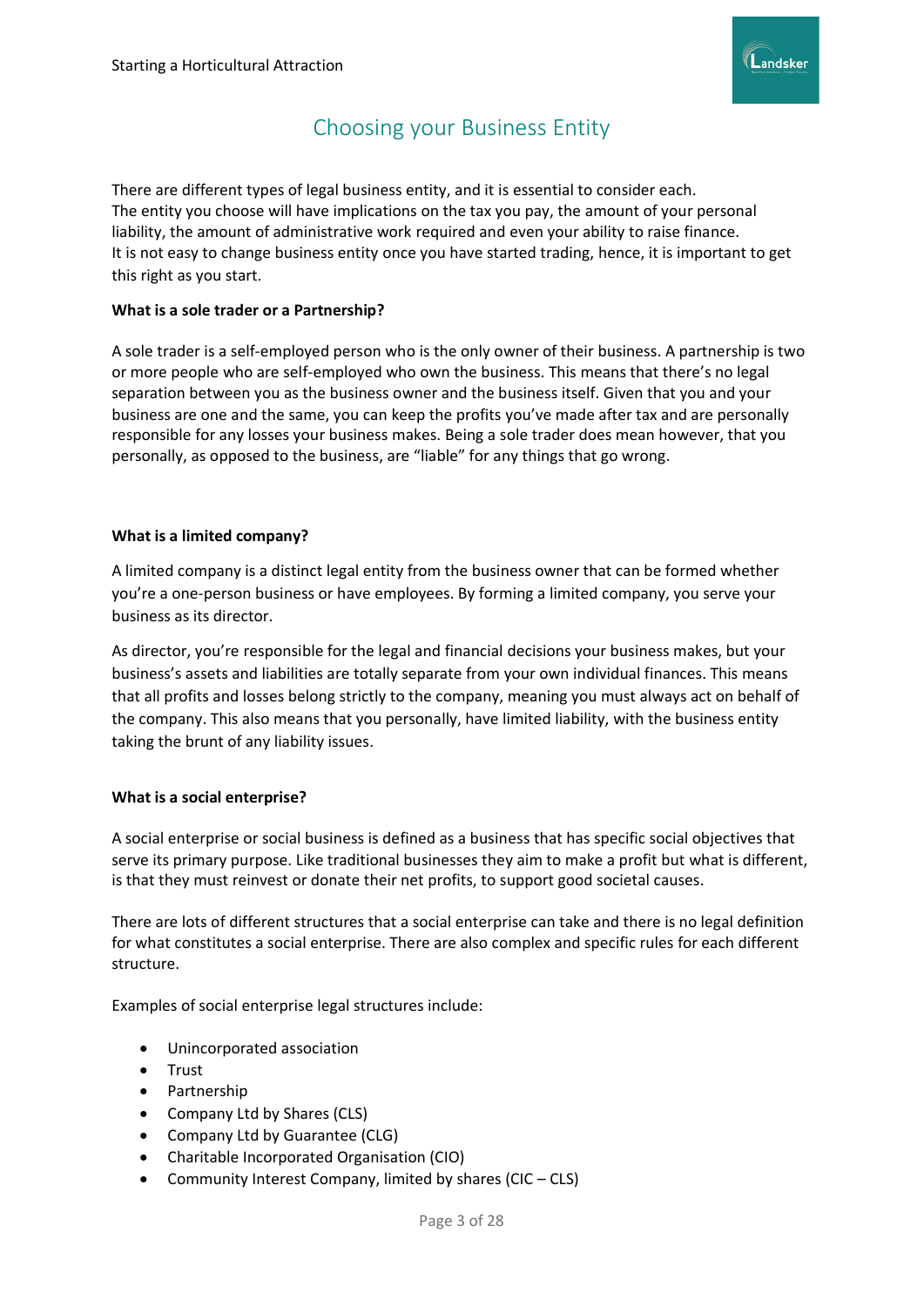

- Community Interest Company, limited by guarantee (CIC CLG)
- Limited Liability Partnership
- Co-operative Society (previously IPS)
- Community Benefit Society (CBS).

Selecting a social enterprise legal business structure is not something to be rushed into, and we recommend that you seek professional advice before making any decision.

# Financial Considerations

<span id="page-4-0"></span>If a business's finances are not managed properly, it may cause a number of unwanted issues.

To successfully prepare and manage your accounts as a small business, all you need is a basic understanding of bookkeeping and finance.

#### **Bookkeeping**

Various tasks like dealing with invoices, recording expenses, monitoring outgoings, and paying employees can be very time consuming.

It takes time to get this right, but if done correctly your business will be in a great position.

There is always a choice, so bookkeeping can be done manually or using cloud accounting software using commonly available software like Sage, Xero or QuickBooks.

If you haven't got the time to do it all yourself, you can hire someone to do it for you.

#### **Annual Accounts**

The yearly financial performance of your business must be presented to HMRC, and if you are a limited company registered at Companies House, formal recording and submission of prescribed information is needed – this includes sales, costs, assets (things like stock or machinery or equipment) and amounts owed.

The due date for submitting accounts depends on whether you operate as a sole trader or a limited company.

You can choose when your accounting year is to end, but since taxable income for sole traders is calculated on a 6 April to 5 April basis – and accounts are needed to back up the tax return – it makes sense for sole traders (and partnerships) to have an accounting year that runs from 1 April to 31 March.

The relevant accounts need to be completed before the following 31 January, to be used when completing your self-assessment tax return due on that date.

For limited companies you can choose your accounting year to suit yourself and your business, but you still need to complete and file accounts every year with Companies House.

# **Self-Assessment Income Tax**

To calculate your personal income tax on all your income for the year (6 April to 5 April) you must unfortunately fill out another form called a self-assessment tax return.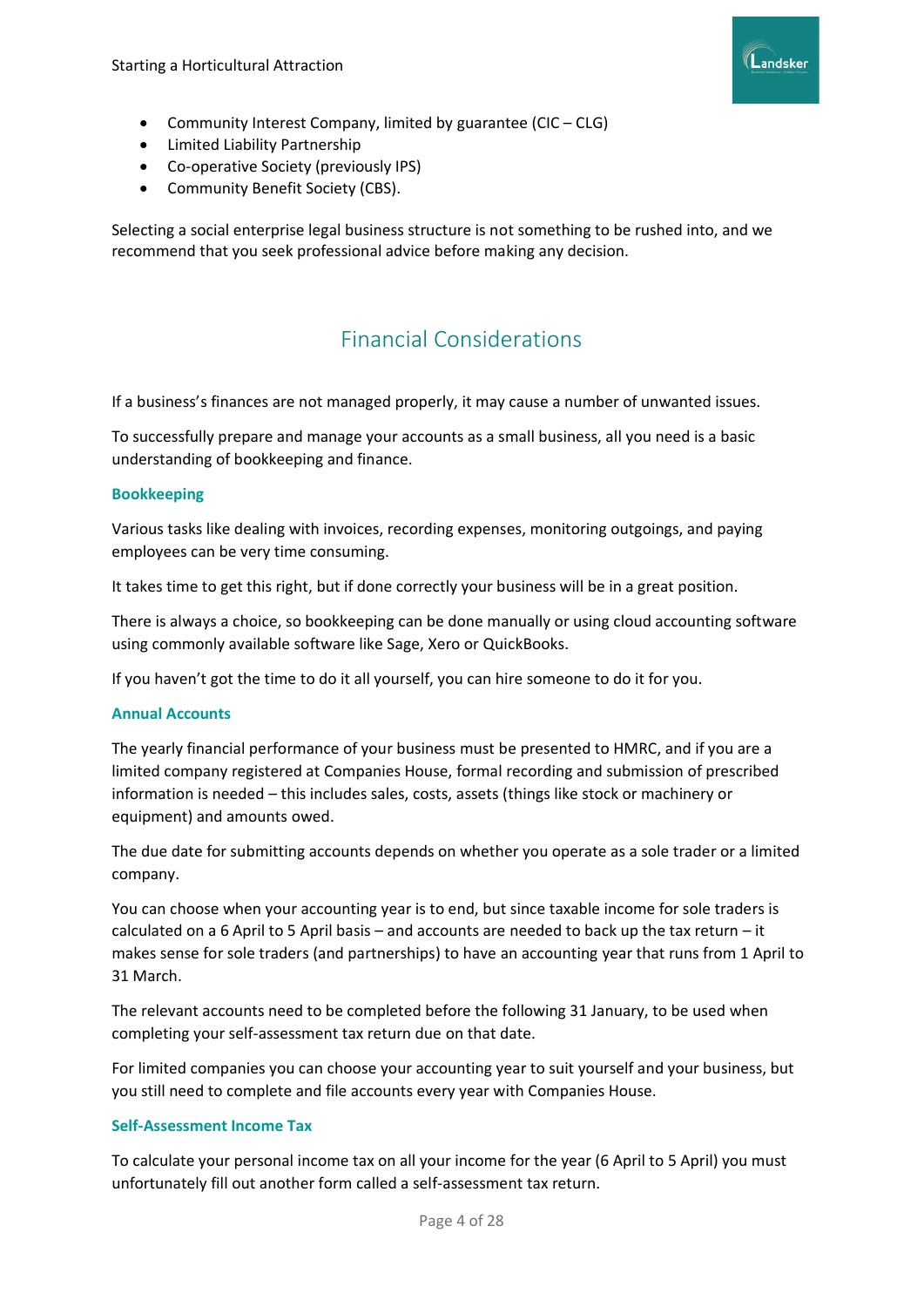

This form must be completed, filed and any tax paid no later than the 31 January following the previous 5 April tax-year. The form can be completed online through your HMRC personal tax account.

#### **Corporation Tax**

All UK limited companies pay this, and the main rate is currently charged at 19% on any profit generated that isn't ring-fenced. A corporation tax return must be completed, with tax due for payment to HMRC within nine months and one day of the accounting period.

#### **Income Tax Rates**

A tax-free personal allowance of £12,500 (2020-21) is available to everyone, and approximately the next £37,449 of "basic rate" income above this personal allowance is taxed at 20 percent.

Any income above this falls into the "higher rate" (£50,001 to £150,000) band, and is currently taxed at 40 percent, which then goes up to 45 percent for earnings above £150,000.

Anyone earning over £100,000 also starts to lose their personal allowance: effectively, if you earn between £100,000 and £125,000, you will be taxed at 60 percent (tax at 40 percent on income over £100,000 up to £125,000 plus tax at 40 percent on the loss of personal allowance up to £12,500). And if you earn over £125,000 the personal allowance goes completely.

Additionally, out of employment (salary and wages) income comes national insurance, which is payable at various rates and thresholds.

In the case of a limited company, dividend income is taxed at lower rates but there is no national insurance to be paid.

The tax-free dividend allowance is £2,000

Basic-rate taxpayers pay 7.5 percent on dividends

Higher-rate taxpayers pay 32.5 percent on dividends

Additional-rate taxpayers pay 38.1 percent on dividends.

#### **VAT**

Irrespective of your business structure, you must register for VAT if your annual turnover (sales) is £85,000 or more – registration is optional if turnover is below that.

You will charge your customers at the standard 20 percent rate of VAT, which means that you must add 20 percent to your sales invoice values and then keep this amount aside from what your customers pay you.

You will then be able to reclaim any VAT you have paid on business-related purchases and expenses, and you must pay the net amount of the two over to HMRC. VAT returns and payments are due on a quarterly basis.

#### **Making Tax Digital**

Making Tax Digital (MTD) for VAT is new HMRC legislation that forms part of a wider plan to eventually digitise all tax for UK businesses. All VAT-registered businesses with VAT-able sales above the annual VAT threshold (currently £85,000) are now required by law to keep digital records and file digital VAT returns through MTD-compatible software.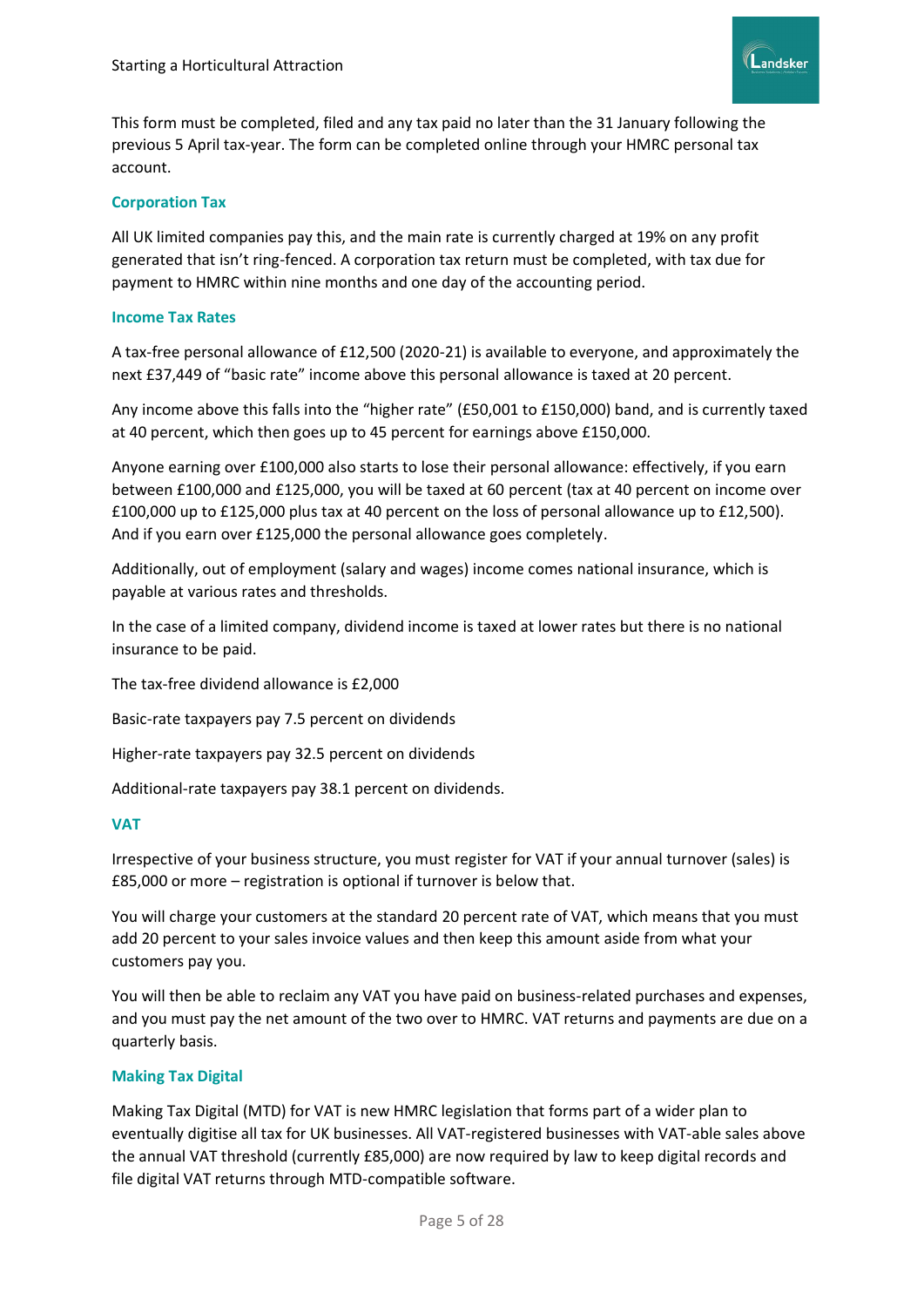

The majority of businesses need to do this for VAT periods that started on or after 1st April 2019 and around a million UK businesses are required to submit their VAT returns under the new system.

#### **PAYE**

Income tax and national insurance need to be calculated, deducted from the gross wages and salaries of your staff, and paid over to HMRC on their behalf.

This is a monthly payment that is deducted from your employee's gross salaries, meaning that there's no cost to your business.

National insurance (NI) is deducted at a rate of 12 percent for employees, although both income tax and NI only kick in once a certain earnings limit is reached.

#### **Employee National Insurance Contributions**

|                                                                                                                         | 2021/22                      | 2021/22              |
|-------------------------------------------------------------------------------------------------------------------------|------------------------------|----------------------|
|                                                                                                                         | Weekly earnings<br>threshold | Annual<br>equivalent |
| Secondary Threshold – earnings below this limit incur no NICs                                                           | £170                         | £8,840               |
| <b>Primary Threshold</b>                                                                                                | £184                         | £9,568               |
| Upper Earnings Limit – earnings above the Primary Threshold<br>and below the Upper Earnings Limit will be taxed at 12%. | £967                         | £50,270              |

#### **Any earnings above the Upper Earnings Limit are taxed at 2%**

Employer's national insurance is charged at a rate of 13.8 percent on the gross salary, again within certain thresholds – this is not deducted from their salaries and so it represents a real, additional tax cost to your business.

Different rates of national insurance contributions apply for self-employed sole traders:

#### **Self-employed National Insurance contributions 2021-22**

|                                                                          | <b>Annual profits</b><br>threshold | Class 2 NICs Class 4 NICs<br>rate | rate |
|--------------------------------------------------------------------------|------------------------------------|-----------------------------------|------|
| Small profits threshold - Earnings below this<br>threshold incur no NICs | £6,515                             | £3.05                             | 0%   |
| Lower Profits Limit                                                      | £9,568                             | £3.05                             | 9%   |
| <b>Upper Profits Limit</b>                                               | £50,270                            | £3.05                             | 2%   |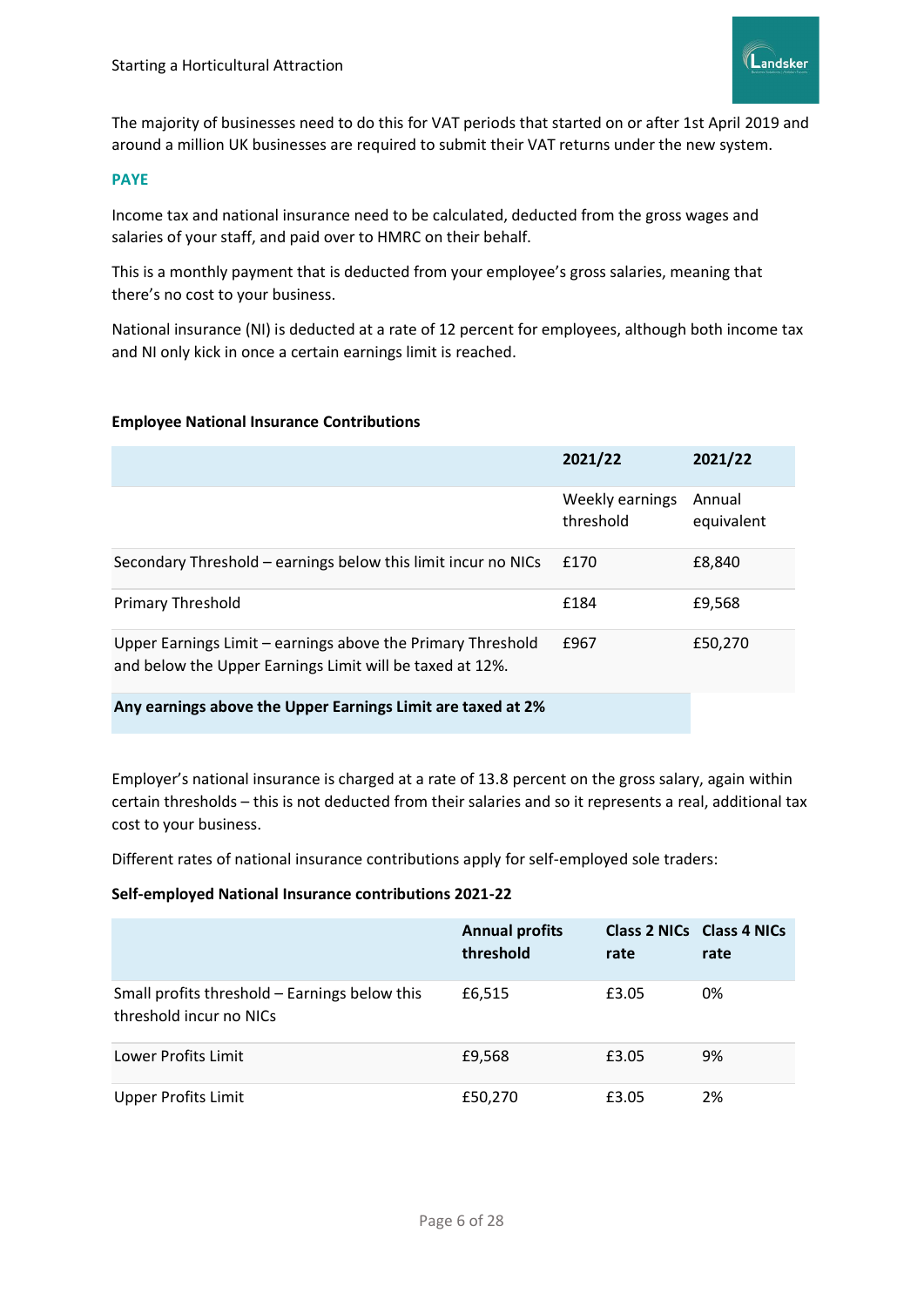

# **Specialist Financial Support**

Before starting your new venture, it is recommended that you consider seeking bespoke advice to ensure you are aware of the financial implications of your project and to set processes in place. Qualified specialists will also be able to explain when you will likely to be profitable and should also be able to advise on third party funding, if required.

# Planning Considerations

#### <span id="page-7-0"></span>**Scale: Size, Acreage and Location**

#### Size:

When establishing a new horticultural attraction especially on land which has not been developed previously (Greenfield Land), it is important to be vigilant about the size of activity you are pursuingthis is often called scaling. The initial scale of the development must be mindful of its surrounding environment and avoid causing any form of adverse impact upon the local area or the existing site characteristics. Special considerations should also be given to the site's current biodiversity (for further information see "Structures" below).

#### Acreage:

A new horticultural attraction on an existing farm /small holding may, in some circumstances, benefit from Agricultural Permitted Development Rights (PDRs). PDRs detail the developments which are allowed without having to apply for planning permission. Farms are covered by the same planning regulations as other property types, however, there are special additional considerations in place to support the development of agricultural buildings on existing farm land.

If the existing farm is larger than 5 hectares (12.35 acres) it may be eligible for PDRs. Be aware that PDRs in Wales differ a lot from those in England. Please also note that even with PDRs, a Prior Notification planning submission is still required. Further information is available in Technical Advice Note 6 (TAN6) for Wales here: gov.wales/technical-advice-notes

#### Location:

When deciding upon a suitable site location for your proposed horticultural attraction, there are various considerations to take into account. These considerations form the basis / deciding factors of a site location's feasibility & viability.

Proposal sites vary drastically even when situated near each other. Features such as the availability of daylight, surrounding landscape features and established ecology all play an important role in the way a site appears aesthetically and the way in which it is perceived. The overall "experience" a visitor / customer has when onsite is heavily dependent upon the correct balance of the above.

When a proposal site has valuable or historic features, it may fall within a "designated area" e.g.:

SLA – Special Landscape Area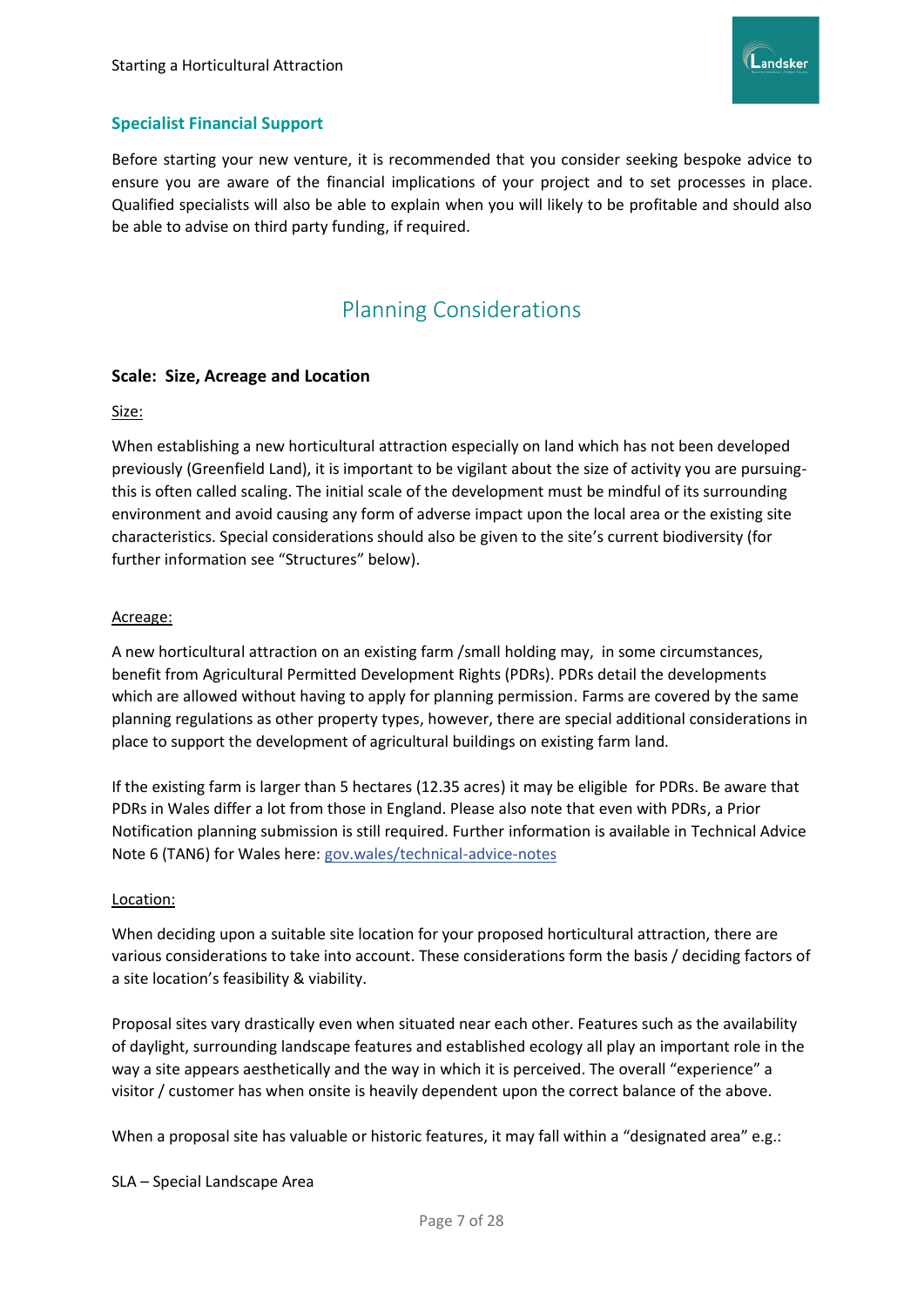

NP – National Park SAC – Special Area of Conservation SSSI – Site of Special Scientific Interest AONB – Area of Outstanding Natural Beauty WHS – World Heritage Site

The reason why an area is designated as one or a combination of the above can be for a variety of reasons. Examples of these being, considerable physiological and geological features, valuable flora and fauna, important habitats (woodlands, grasslands, parklands), impressive landscape, ecological importance and the presence of buildings with architectural significance.

Designated areas are put in place to strictly control development with the aim of maintaining a countryside with a high visual quality. Should your proposed site be located within an area such as those listed above you may require additional planning consent from one of the various bodies that look after such sites such as, Natural Resources Wales.

#### **Business Consents**

#### Change of Use

Planning "use classes" are the legal framework which determines what a particular property may be used for by its lawful occupants. When establishing a new horticultural attraction, it is likely that the existing use class of the proposed site will be different to that of the existing enterprise. In this instance a "Change of Use" planning application is required to align the legal use of the land for the activity taking place upon it. Applying for Change of Use is relatively straightforward and, in most cases, is simpler than making an application for a new structure.

For the full list of Use Classes see here: gov.wales/planning-permission-use-classes-change-use

# **Access, Signage and Car Parking**

#### **Access**

Once a location has been selected for the proposed attraction it is common that either new site access (site entrances and exits) will be required or that significant improvement needs to be made to an existing access.

If either of these options are true, planning permission should be sought to ensure the proposed access plans meet the local authority's highways standards, and that the operation and safety of the local highway network is not compromised.

By conforming to the local authority's layout guidance, safe and suitable access arrangements can be achieved. Adequate visibility splays, in relation to the enforced speed limit of the road to which the site gains access from, are likely to be required.

Should the proposed site require access for Heavy Goods Vehicles (HGV's) it is important to accommodate adequate turning space on site to allow vehicles to exit the site in a forward-facing gear (swept path analysis may be required in this instance).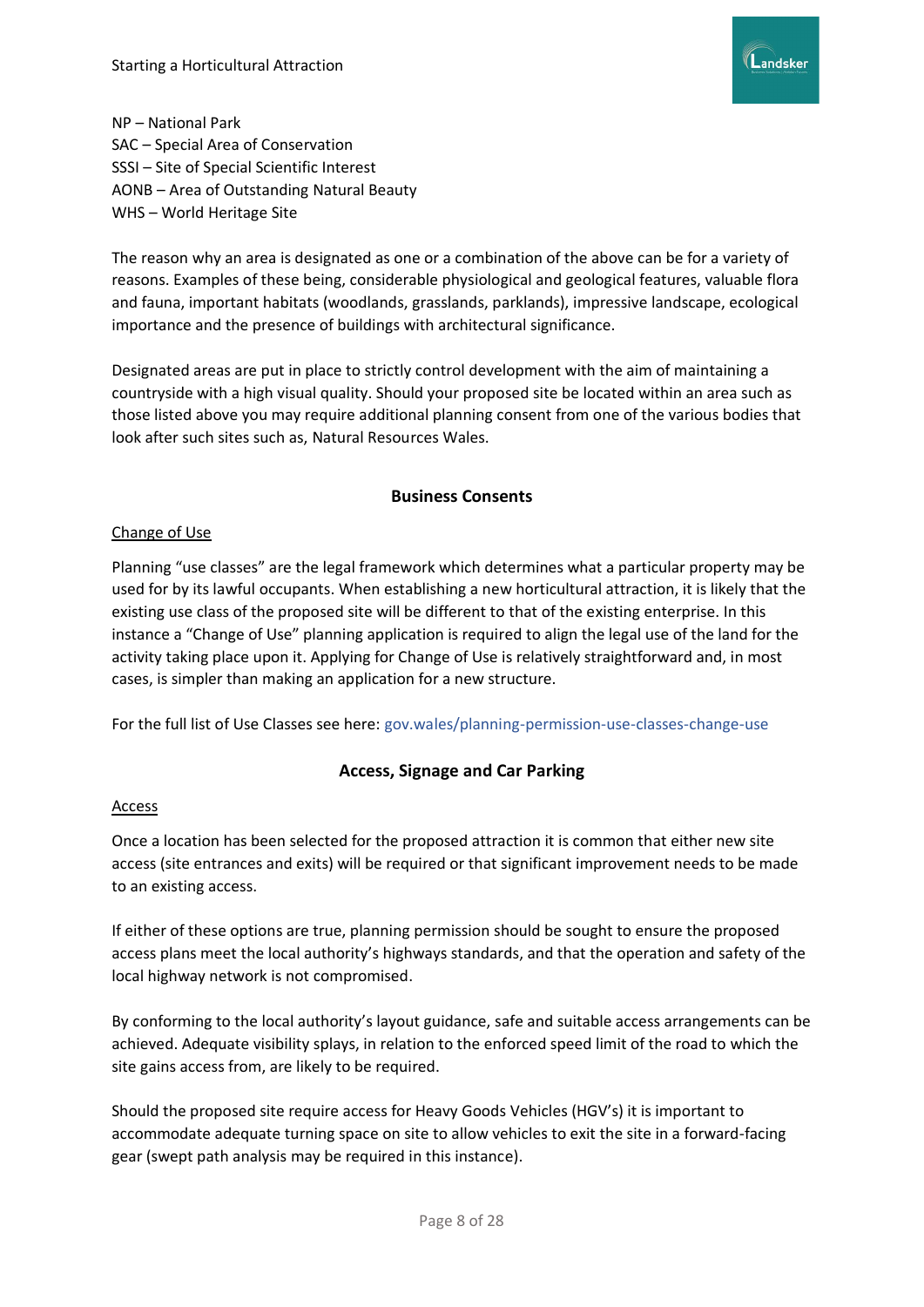

During the creation of a new or improvement of an existing access point, procedures such as hedgerow translocation and the felling of trees may be required. In these instances, a Hedgerow Translocation & Mitigation Statement should be provided in addition to a Tree Survey Report with special awareness made of any existing Tree Preservation Order (TPO's).

### Car Parking:

Providing a sufficient amount of onsite parking is important to avoid the local highway network becoming obstructed (e.g., motorists utilising roadsides for parking purposes). Intended surface finish types (i.e., permeable (e.g., gravel, aggregate) or non-permeable (tarmac, concrete)) should be detailed within a Sustainable Urban Drainage Systems (SuDS) Report setting out the method chosen for the disposing of surface water, with SuDS being a priority solution.

For more information, see the Flood and Water Management Act 2010 here: <https://www.legislation.gov.uk/ukpga/2010/29/contents>

#### Signage:

To attract custom and provide direction, the new horticultural attraction is likely to require signage. When displaying signage for commercial purposes (including illuminated signs) planning permission must be sought. Any proposed signage must not obscure the view of motorists or cause a hazard of any sort.

#### **Structures**

#### Polytunnels

Where a Polytunnel is intended for commercial use, as opposed to domestic use, planning permission should be sought. If the proposed polytunnel is taller than three meters (3m) planning permission is required for both domestic and commercial use.

As previously mentioned, (see 'Location'), some designated areas require special considerations. An example here being the intention to site a commercial polytunnel within the curtilage of a listed building or other conservation area.

#### Greenhouses / Glasshouses

Much like Polytunnels when the intended use of the proposed Greenhouse is for commercial purposes, planning permission should be sought.

For instance, when taking into consideration the size of greenhouse required to run a viable Pick Your Own, it can be assumed that the proposed structure size will be somewhat considerable and thus will require planning permission.

Both Polytunnels & Greenhouses used in commercial enterprises often require the addition of supporting facilities for the storage and packaging of goods, which also require their own set of permissions (see below).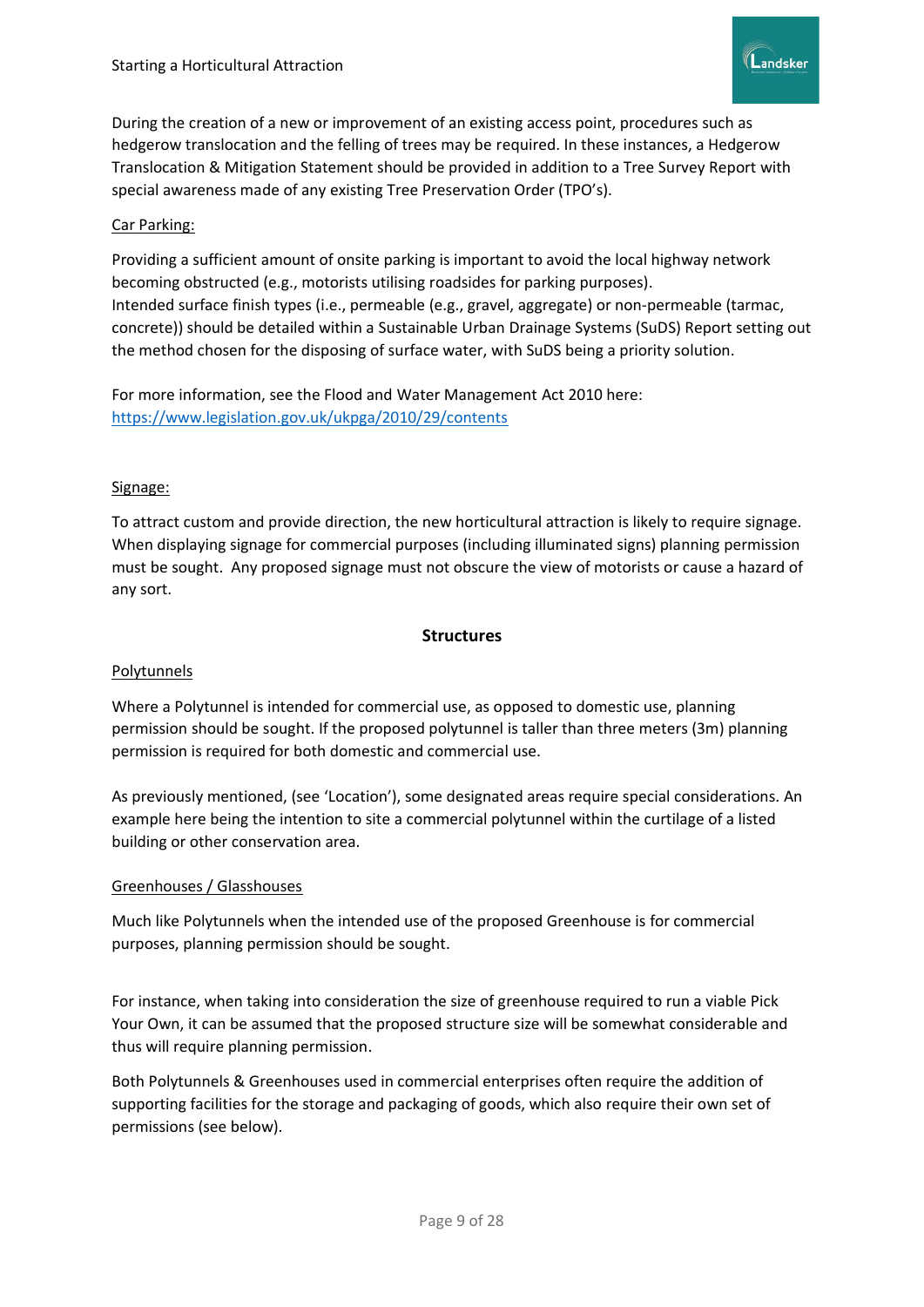

#### Facilities – storage, small scale, portable, modular, compliment surroundings

To ensure the smooth running of the proposed attraction it is likely that supporting structures will be required. Examples of these being:

- Packing Facilities
- Storage (incl. cold storage)
- Office Space
- Shop/Café
- **Toilets**
- Lake/Pond/Forest walks etc.

It is often favourable to convert existing onsite structures as opposed to applying for the construction of new (subject to permissions). As mentioned previously, these structures should be sympathetic to their surroundings and do their utmost to blend with their immediate or surrounding environment. A proposed landscaping scheme of the final site should be included within any planning documentation to demonstrate how everything ties together in a clear and concise manner.

Whether it be the conversion of existing buildings, the construction of new or change of use it is highly likely that the above list of structures will require planning permission, the type of permission being determined by the intended use.

# **Services**

# **(Internet, Electricity, Water/Well Testing, Renewables, Sewage)**

#### Electricity

The level of development proposed for the horticultural attraction, and the level of infrastructure required, will determine the amount of power required to run the premises reliably and efficiently.

When developing in a remote location it can often be more cost effective to utilise renewable energy sources than to fund the installation of mains power from the nearest source. All electrical works should be carried out by a trained professional/utility provider.

#### Water

Like electricity achieving a mains supply within a rural location can be costly. As a result, other popular options are available such as boreholes, wells, and the utilisation of existing natural springs.

When storing water, it is vital to ensure precautionary measures are in place to control legionella bacteria. Temperature control and flushing of the system on a weekly basis are effective methods of preventing legionella.

For a small fee Public Health Wales's Food, Water & Environmental (FWE) Services department carry out routine testing of water supplies which include standard microbial quality indicators. These tests are available at Bangor, Carmarthen, Cardiff & Swansea.

#### Renewable Energy Sources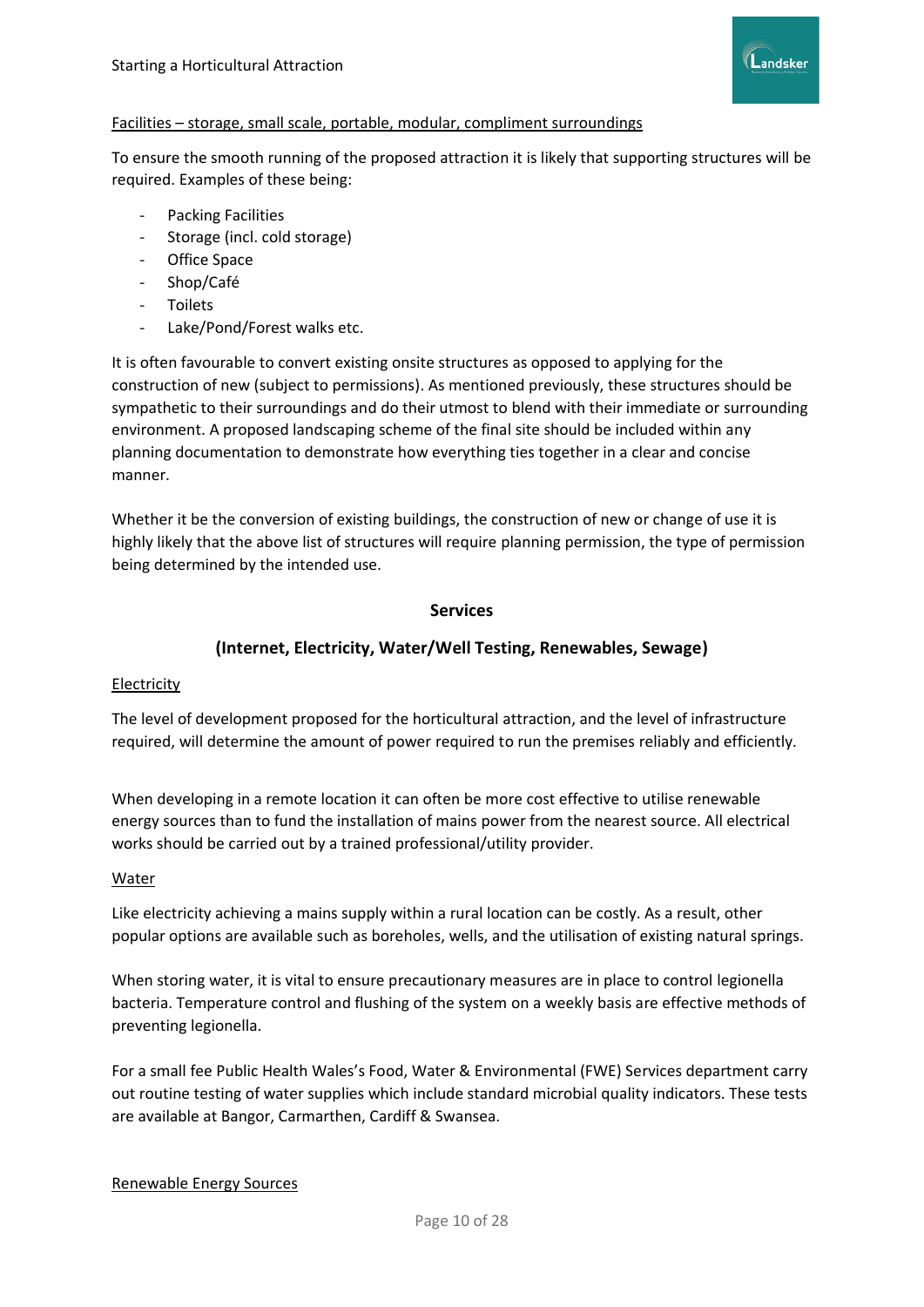

In recent years renewable technology has advanced in leaps and bounds, with an expansive variety of technologies now available at a reasonable cost.

As mentioned previously Renewable Energy Sources (RES's) are often a cost-effective solution for providing services to rural locations however, this is not their only benefit.

RES's are an excellent way of reducing a development's carbon footprint at the same time as reducing utility bills in the long run. Another benefit to RES's, is that there can sometimes be grant funding or subsidies available to fund their installation fully or partly.

RES's applicable to a horticultural attraction may include solar, hydro, wind, geothermal and biomass. An example of which would be utilising solar or wind to power lighting within an onsite structure. Note that planning permission should be sought prior to installation of the above.

#### Toilet Facilities

The legality of the toilets is that a cafe does not have to provide toilet facilities if they are selling food and drink to be consumed on the premises, if there are less than 10 seats provided. If the seating area includes 10+ seats, then facilities are required. It is worth noting that should any number of staff be employed on site, then toilets are compulsory. There is a sliding scale in relation to the number of toilets required vs the number of employees.

#### Sewage

When offering customers toilet facilities, it is vital to have an efficient sewage system with adequate capacity. An often-preferred method within rural settings is a Package Treatment Plant. These small sewage treatment plants treat liquids, so they are then clean enough to discharge back to an existing water course such as a river or stream.

Another sustainable approach is a reed bed system. These systems not only protect the environment but are also low maintenance and require little to no power. Often considered a robust option with low lifetime costs.

#### **Security**

#### External Lighting

To aid both site security and safety, the proposed development may require a form of external lighting. In most cases the local authority will request additional lighting details in the form of an illumination report setting out the type, size, operating times & location of the proposed lighting.

In some scenarios, conditions may be applied such as any exterior lights shall be less than three meters (3m) from the ground & fitted with hoods to direct the light below the horizontal plane, at an angle of less than seventy degrees from vertical. The lux (measure of illuminance) may also be restricted & the light splay strictly controlled along buildings, trees & watercourses.

On occasion the local authority may request that any lighting complies with relevant guidance such as The Institution of Lighting Engineers' (ILE\*) Guidance Notes for the Reduction of Light Pollution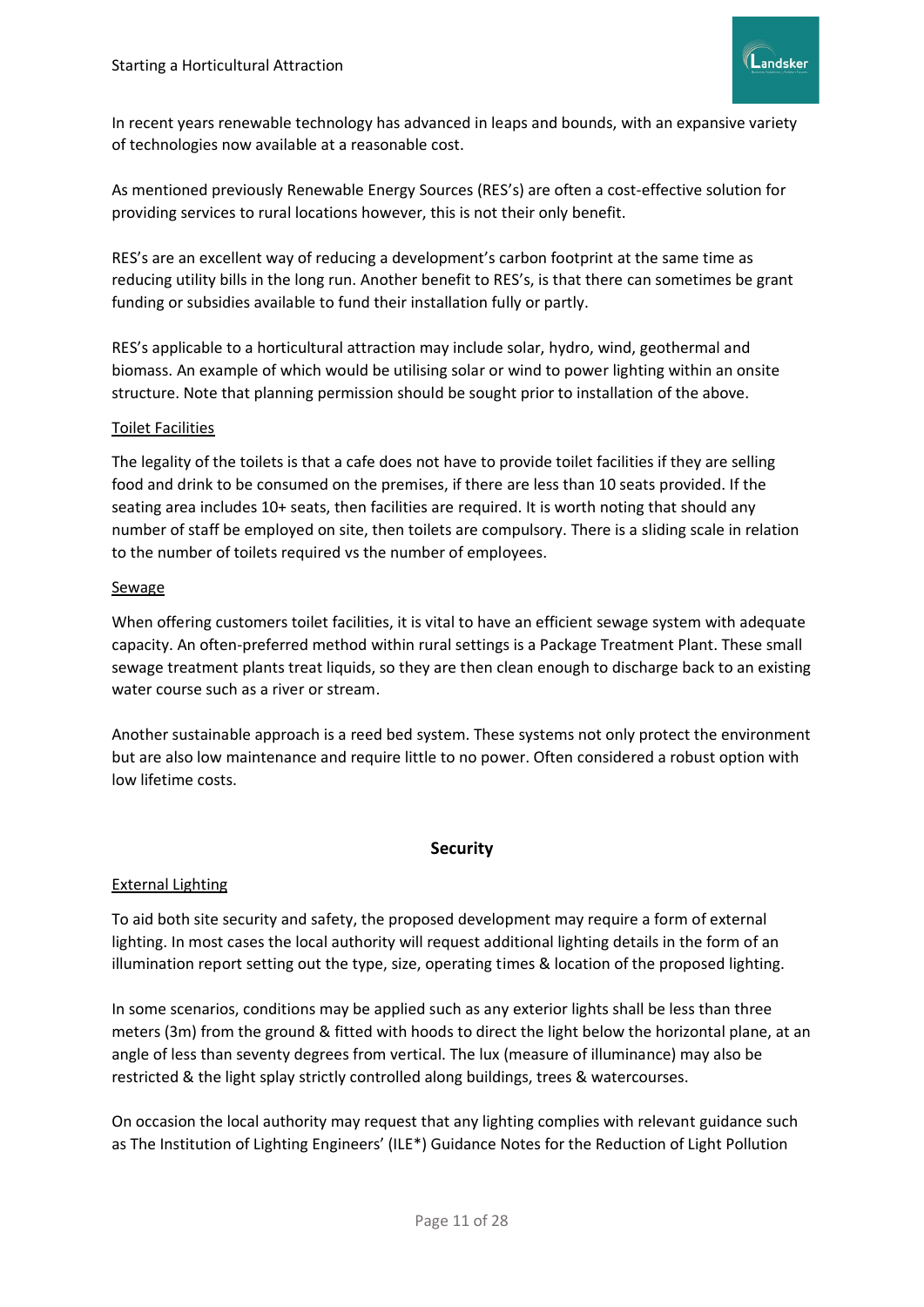

(1995). This guidance sets out the control of exterior lighting in different environmental zones (e.g., E2: Low District Brightness Area (Rural or Small Village Location).

\*Note ILE is now recognised as the Institution of Lighting Professionals (ILP).

# **Specialist Planning Advice**

Before you begin your small horticultural attraction, it is highly recommended that you seek independent planning advice, and also check your plans with your local council.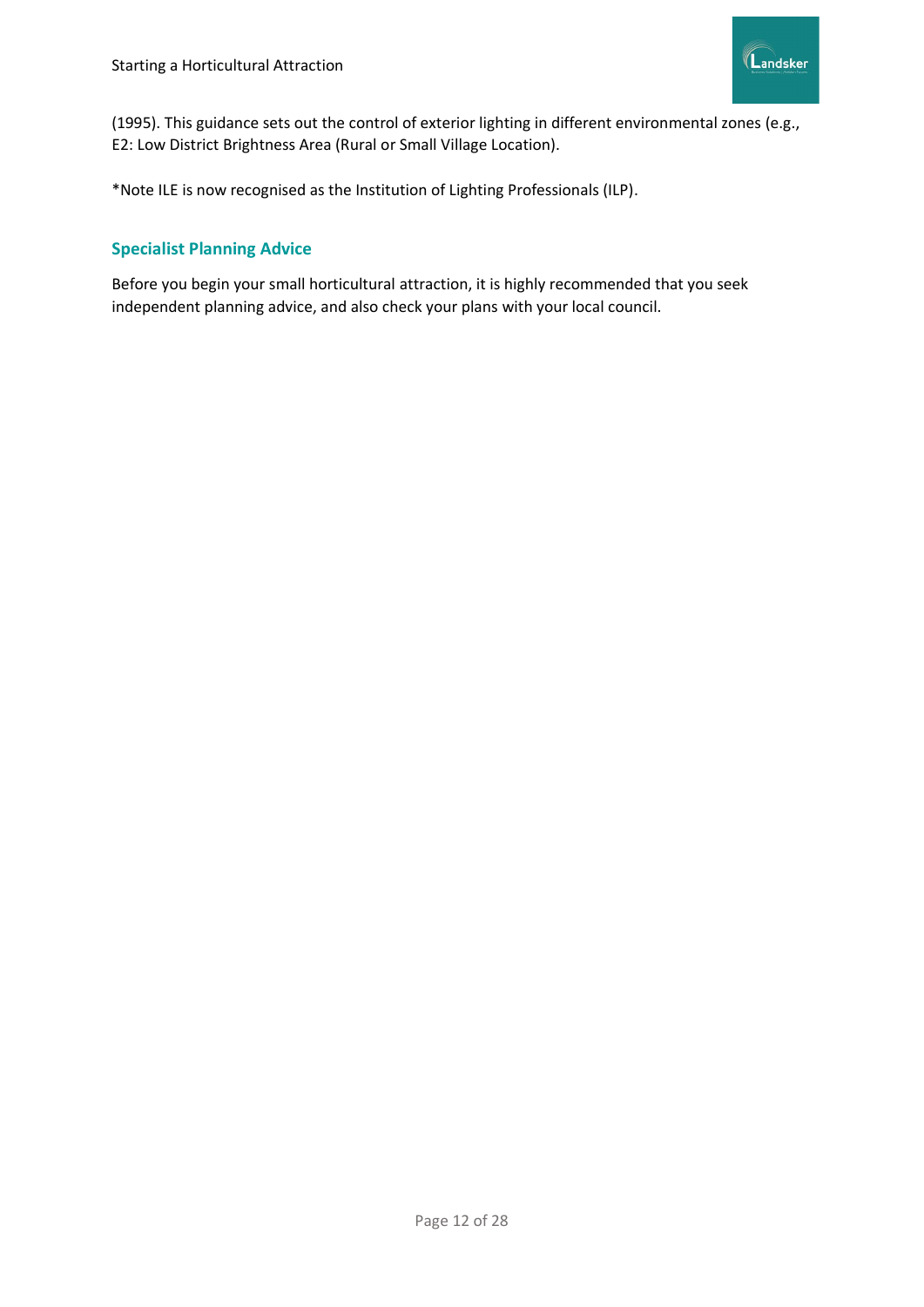

# Health and Safety Considerations

<span id="page-13-0"></span>Every business, no matter how small, has a duty in law to understand and manage the risks that the business creates.

The main purpose of this is to ensure that any staff, customers, visitors and other businesses that you deal with are not exposed to anything that can affect their short or long-term health. It can also have unwanted implications for you as a business both personally and financially if something goes wrong and you cannot demonstrate that you understand and have tried to manage your risks.

If a business has less than 5 employees then things don't need to be in writing, but you still need to understand and manage the risks.

It doesn't mean that you need lots of paperwork, the most important thing is that you undertake a process to assess your risks and have a plan to bring them down to safer levels. This is called Risk Assessment.

All businesses must have access to 'competent' health and safety advice in order to carry out this exercise and assess what is needed. You do not have to employ a person but must seek advice from someone that has the knowledge and experience of risks associated with your business and what is expected to be in place to keep risks low.

It's impossible to cover all the potential hazards without doing an analysis of the workplace and work activities, every risk assessment must be specific to the business, however, the following are some of the things you may need to consider:

#### **Buildings**

- **Fire**  you need a fire risk assessment that looks at things that can start a fire (ignition sources), things that can burn if a fire starts and also escape routes to ensure that they are adequate for emergency evacuation.
- **Water** if you store water in your building you need to have measure in place to control legionella bacteria, especially if you have facilities or work tools that create a spray. This may mean taking temperatures and flushing any taps or outlets once a week.
- **Asbestos** you need to find out if your building contains any asbestos containing materials, if so then they may need to be removed or managed.
- **Floors** ensure that you remove or bring attention to slip/trip hazards
- **Statutory maintenance** there are legal requirements for maintenance of pressure vessels, boilers, electrical systems, roller shutter doors etc.

#### **Other Risks**

• **Chemicals/pesticides** – this requires an assessment to analyse how they can affect a person when used, e.g., breathing in hazardous chemical vapours, spilling substances on the skin. This may require a specific type of mask or a particular type of glove, for example. You will also need to identify how these must be stored to prevent vapours building up or possibly causing a fire if flammable. Some people may be sensitive to certain types of chemical or they may have asthma or other respiratory issues that may be made worse if they use them.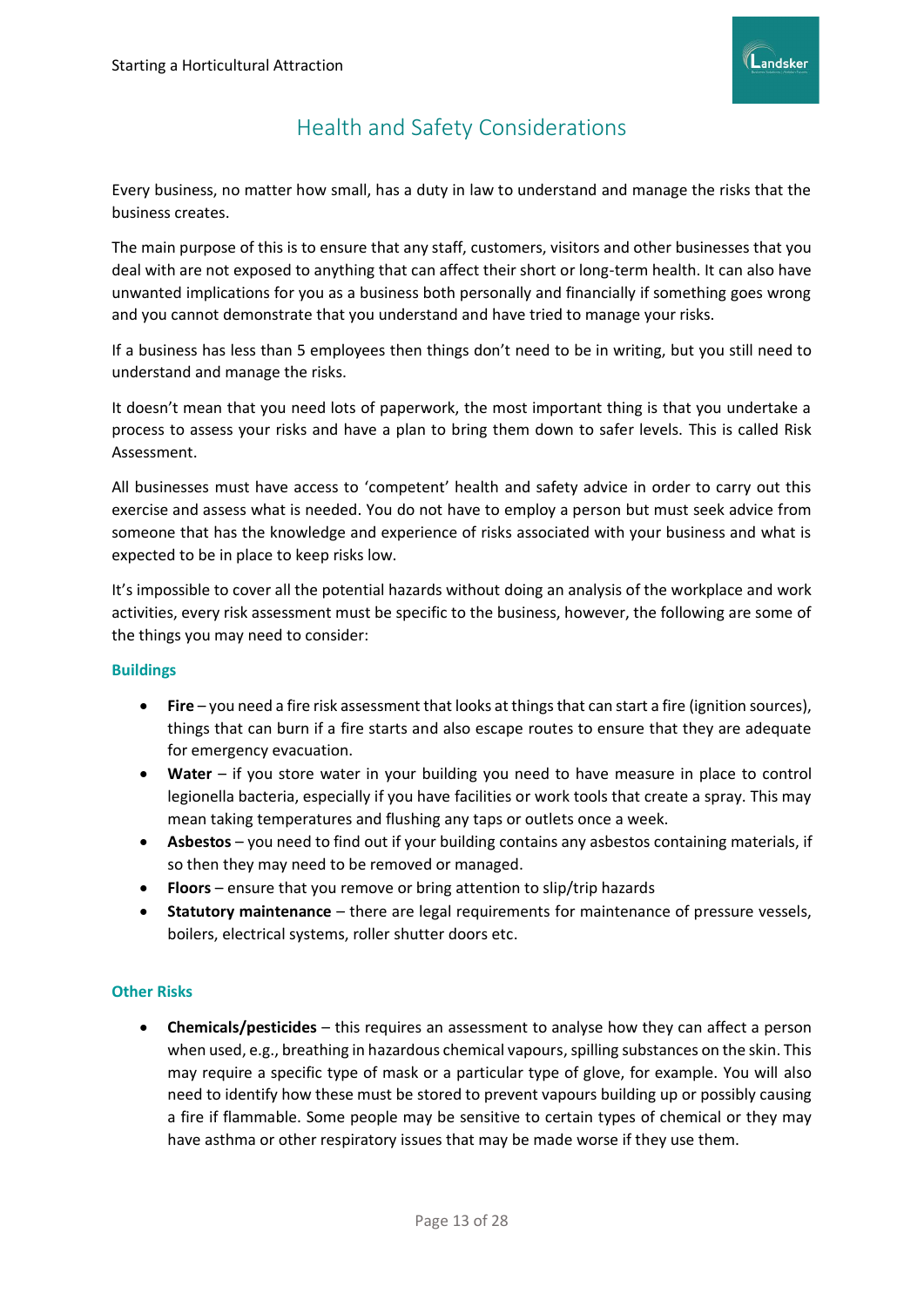

- **Fuel for mowers** this will require an assessment to ensure that you are storing and using them safely so that they do not cause a fire, or a risk to a person by inhaling the vapours.
- **Handheld tools** an assessment may be required to determine how noisy they are, and how much they vibrate. There may need to be hearing protection or ways to reduce the amount of time spent using them to reduce the risk of hearing loss and vibration white finger.
- **Lifting, moving and carrying**  you need to consider how heavy/awkward items are that are regularly moved, and whether any persons have existing injuries or conditions that could be made worse. You need to assess whether any equipment could be used instead of these.
- **Working at height**  do you have any jobs that regularly require the use of a ladder? There are safe ways of using a ladder and there are also condition checks that are required. Ladders may not always be the best way of carrying out certain jobs at height so other methods may be safer.
- Hedge cutting/tree lopping etc need to consider how these jobs can be managed safely
- **Agricultural machinery**  lots of risks associated with their use for staff and visitors.
- **Soil/composting** certain types of bacteria and micro-organisms can be hazardous to health. You need to consider hand washing, glove wearing, covering cuts etc – for staff and members of the public that may get involved in these activities.
- Plants certain plants can be hazardous if eaten or can cause allergic reactions so you need to understand what you need to do to prevent this and what to do in an emergency should this happen.
- **Animal & Insects**  there may be risks from stings or bites, and even risks from manure that need to be managed.
- **General walkways and paths** need to consider seasonal and weather conditions and impact on walkways.
- First aid you will need to assess how many first aiders are required for staff and members of the public, and the level of first aid training that you need for the business.
- **Other risks depending on the business:**
	- If you have any kind of animal interaction, then there are standards that need to be adhered to in order to manage diseases that can be passed from animals to humans (zoonoses) as well as bites from animals.
	- If you have any kind of playground then there are standards for inspections and maintenance that need to be adhered to.

# **Information that you must provide:**

- **For visitors** on the activities that they may be undertaking and the things that you require them to do to be safe.
- **For staff** training and information in the risks you have identified and the things that they need to adhere to in order to keep them safe.

# **Specialist Health and Safety Support**

If uncertain of your H&S requirements, it is recommended that you consider speaking to qualified specialists who will be able to provide you with bespoke advice.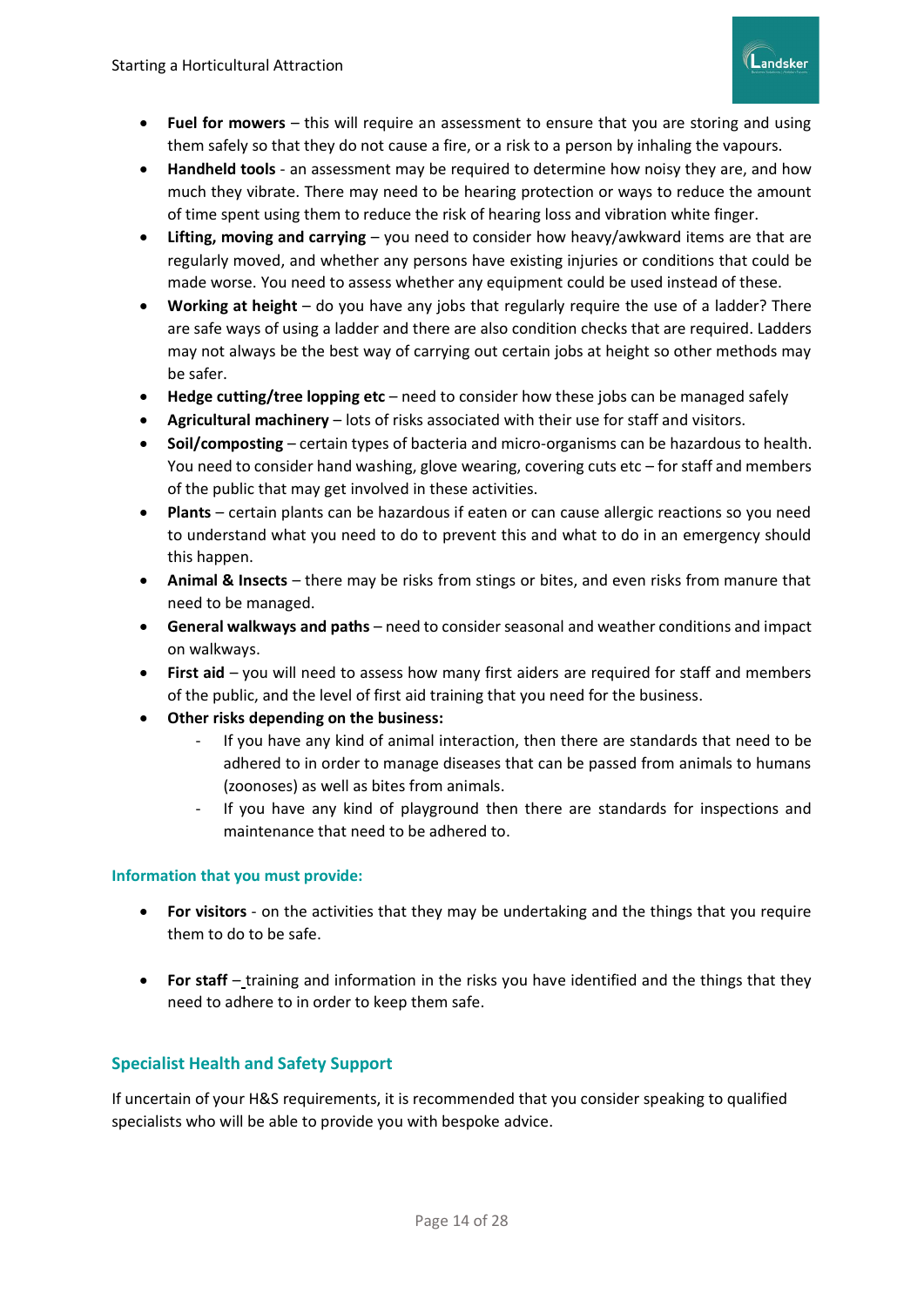

# Insurance Considerations

<span id="page-15-0"></span>Every business is unique and will have different insurance needs. What is common to all is the need for Insurance. It is very important to ensure that the risks your business faces are covered.

A good business insurance policy will cover your business in case anything goes wrong including any required compensation payments and legal costs. Below is a list of insurance types that we recommend you consider.

| Public Liability /         | Public Liability insurance is designed to cover the costs of claims that are  |
|----------------------------|-------------------------------------------------------------------------------|
| <b>Property Owners</b>     | made by members of the public (customers / suppliers etc) for incidents       |
| Liability                  | that occur in connection with your business activities.                       |
|                            |                                                                               |
|                            | It covers your legal liability to third parties for accidental loss or damage |
|                            | to property, or death, disease, illness or injury as a result of the business |
|                            | activities.                                                                   |
|                            |                                                                               |
| <b>Products Liability</b>  | Products Liability insurance is designed to cover the costs of                |
|                            | compensating someone who is injured by a faulty product that your             |
|                            | business designs, manufactures of supplies.                                   |
|                            |                                                                               |
|                            | It covers your legal liability to third parties for accidental loss/damage to |
|                            | property, or death, disease, illness or injury, as a result of the sale or    |
|                            | supply of goods or products.                                                  |
| <b>Employers Liability</b> | Employers Liability is designed to cover the cost of compensating your        |
|                            | employees who are injured at or become ill through their work. The term       |
|                            | 'employee' includes anyone carrying out works for you irrespective of         |
|                            | receiving payment, so this also covers temporary staff, volunteers etc.       |
|                            |                                                                               |
|                            | It covers your legal liability (to employees) for death, disease or injury    |
|                            | arising from their employment in the business and it is a legal obligation    |
|                            | to have cover in place.                                                       |
| <b>Material Damage</b>     | Material Damage cover is designed to protect your physical assets, such       |
|                            | as buildings, contents, equipment etc, against physical loss or damage        |
|                            |                                                                               |
|                            | occurring from sudden and unforeseen events such as fire, storm, flood,       |
|                            | theft.                                                                        |
|                            |                                                                               |
|                            | It is effectively designed to put you back in the same position you were      |
|                            | before the insured event happened.                                            |
|                            | Material damage can cover all your buildings (owned or rented),               |
|                            | business contents, computer equipment, fixtures & fittings, stock etc.        |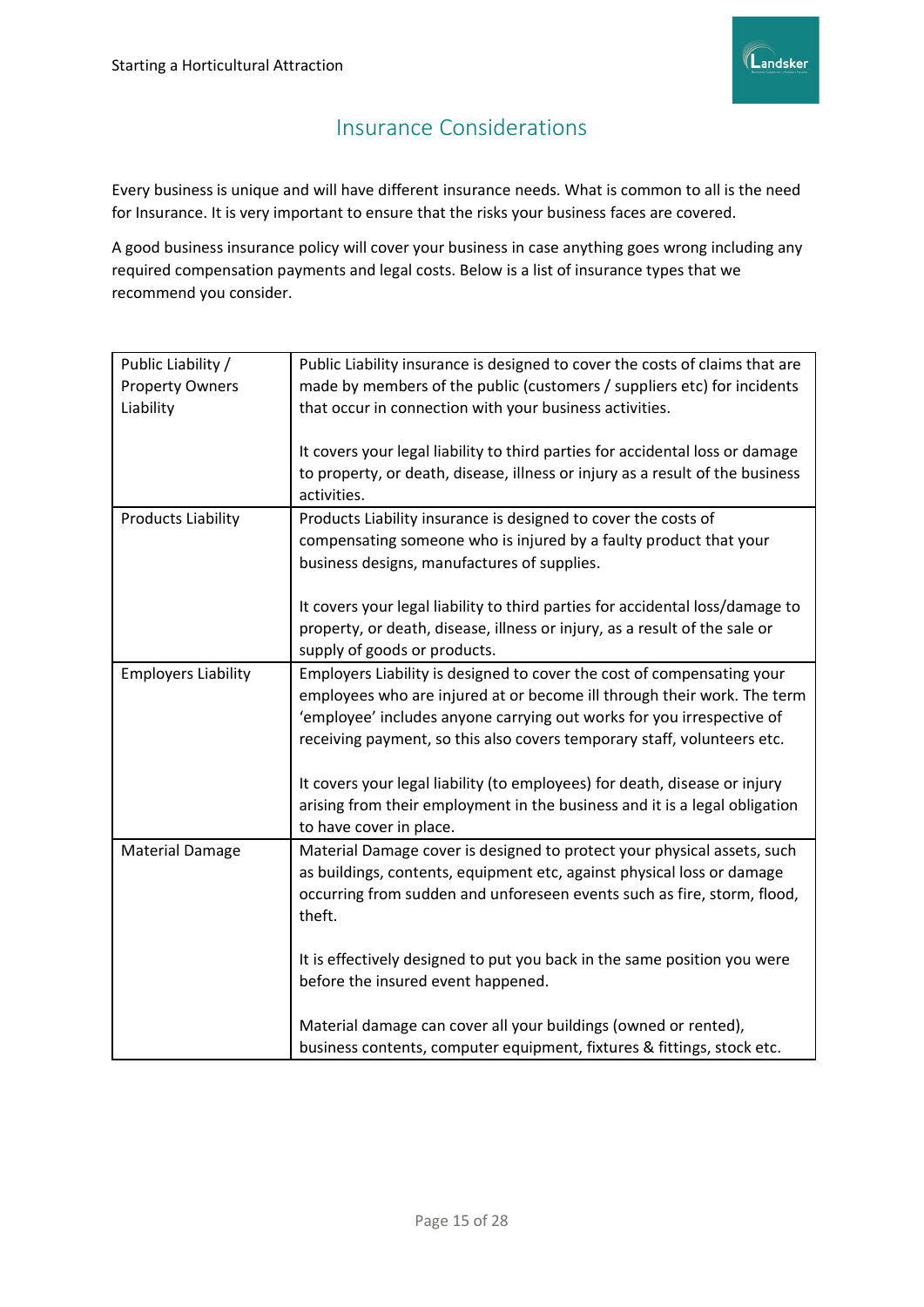

| <b>Business Interruption</b>        | Business Interruption Insurance is designed to cover you for loss of<br>income during periods where you are unable to carry out business as<br>usual due to an unexpected event, and it aims to put your business back<br>in the same trading position it was in before the event occurred. |
|-------------------------------------|---------------------------------------------------------------------------------------------------------------------------------------------------------------------------------------------------------------------------------------------------------------------------------------------|
|                                     | In the event of a claim occurring, you may still have ongoing costs to<br>meet, such as rent, rates, loans, employee wages etc, and this policy will<br>cover you for all your continued expenses until you are back in the same<br>position as if the claim never occurred.                |
| Commercial Legal<br><b>Expenses</b> | Legal Expenses cover is designed to help you get legal advice as early as<br>possible, before a problem arises such as an employment tribunal or<br>commercial contract dispute, through the insurers telephone legal<br>advice and risk management helpline.                               |
|                                     | It provides you with legal protection and assistance, in the pursuit and<br>defence of actions, brought by or against you during the course of your<br>business activities (including tax investigations and employment<br>disputes).                                                       |

# **Specialist Legal Support**

If uncertain of your legal requirements, it is recommended that you consider speaking to a legal advisor who will be able to provide you with bespoke advice.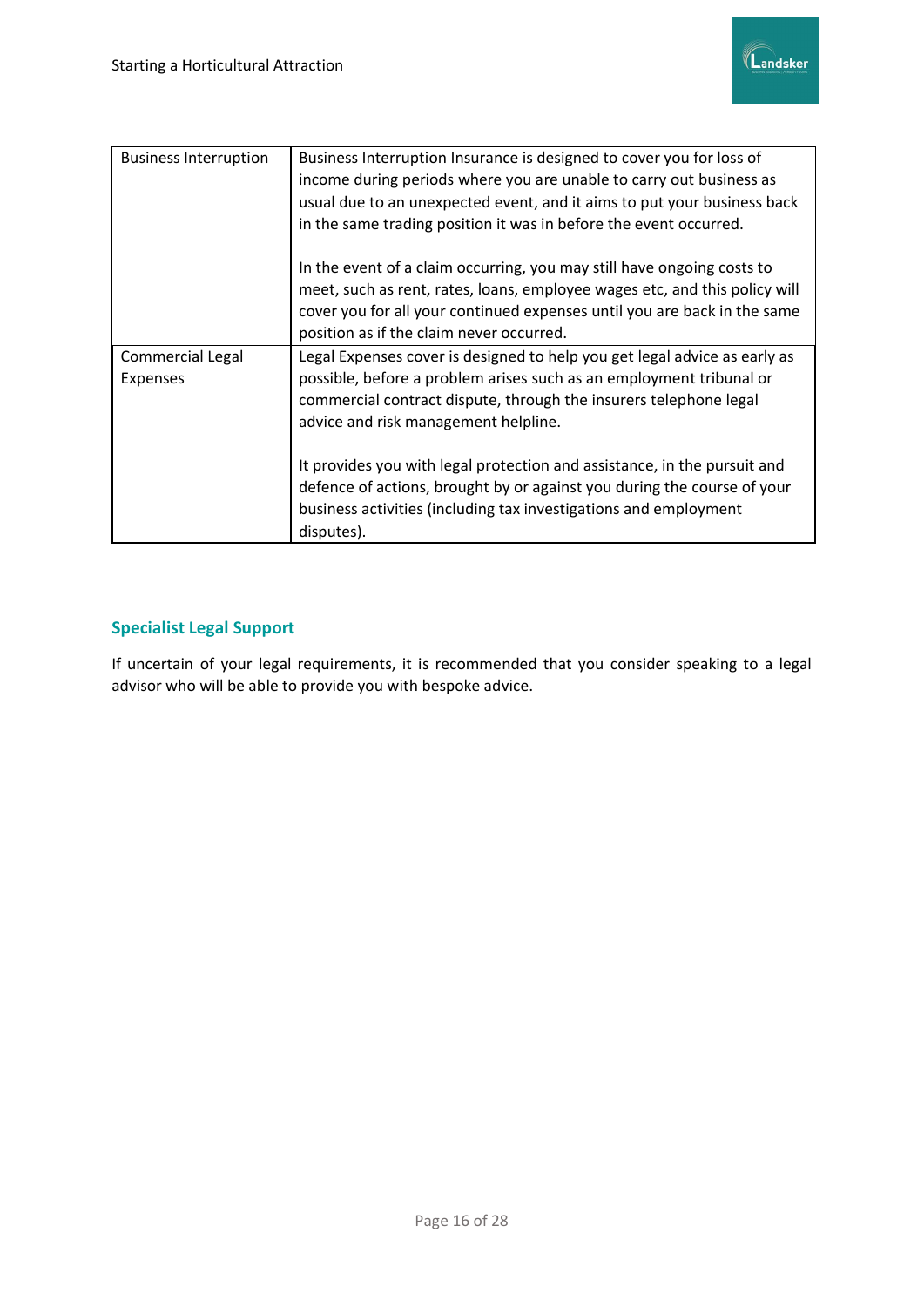

# Marketing Considerations

#### <span id="page-17-0"></span>**Setting your Strategy**

Marketing Strategy must be framed within the aims and goals of the business. Therefore, it is important to have defined what your Vision, Mission, Purpose, and Values are, and identified your target audience, before embarking upon your Marketing.

#### **Vision**

Your vision portrays your new project's mid to long term goals. An achievable target based on goals and aspirations, it provides a road map for a business, indicating what you want to become by setting a defined direction for growth. Therefore, it serves as a reminder and helps decisions around which course of action is best to take to move the business forward. Thus, it prevents deviation or distraction with non-core activities and stops the business (and your marketing) from heading in a wrong direction.

#### **Mission**

A mission statement describes your project or company's daily business. Like a 'lift statement', it does this in a way such that any listener can understand it from just a couple of sentences. When written, practiced and learned it enables every staff member to become a speaking billboard for the business.

An effective mission statement also helps all employees make decisions about what to do and how to do it, as well as what not to do. As such, it provides a clear framework (and boundaries) for what your marketing needs to advertise. A mission should be memorable and succinct and describes the "essence" of what your new horticultural business will do on a daily basis.

#### **Purpose**

Your purpose statement explains why you do what you do, why your company exists, and what is your higher purpose (your cause). It is inspirational and when used externally, explains to your customers why your organisation matters, and why your cause is meaningful. Your customers will connect more deeply with your cause than your mission statement and thus it is often used both as a creative marketing guide, and when telling 'your story'.

#### **Target Customer**

Understanding who your target (ideal) customer is essential for your marketing. Who will want to visit your attraction? Who will want to buy your products? Are they businesses, consumers, or both?

Who are the "low hanging fruit" - who are the people who will be most easily converted into customers? When you can identify this group, try to describe them.

How many of them are there? What do they do? What is their gender? How old are they? What is their income? What is their life stage? What do they believe in? Where do they live? What else do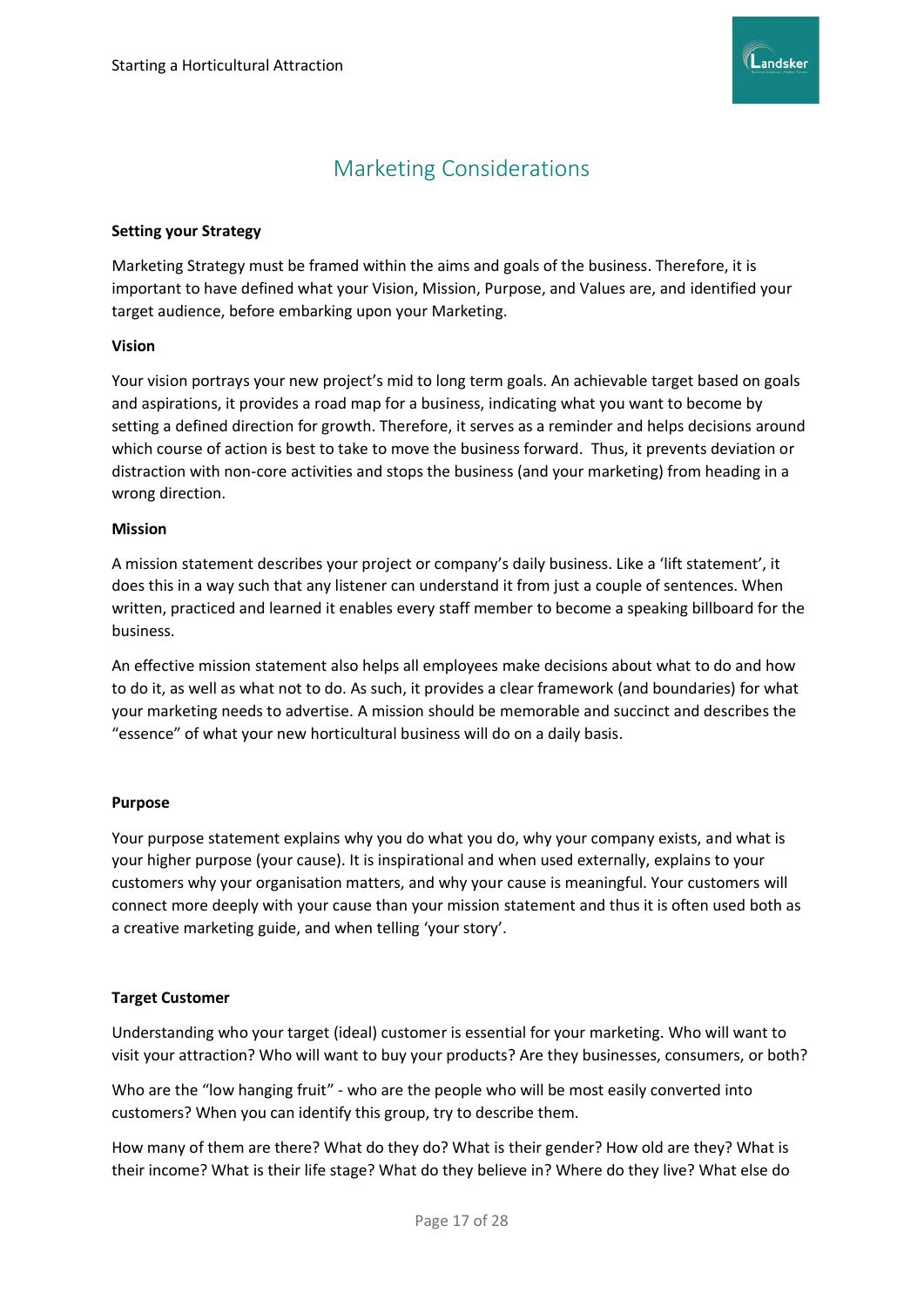

they buy? What are their interests? What are their values? What are their spending priorities? How do they shop? What media do they consume? Do they use social media? Where can you find/reach them? What places do they visit? How do they like being spoken to?

All of this information will determine how you reach your target audience, in the places that they are most like to frequent (via locations, social media, newspapers etc.), in the way that they like to engage with brands, products and attractions.

#### **Your Brand Values**

Your values are the essence of your marketing identity. They are your principles and your beliefs They must be authentic and must not be compromised for convenience or a short-term win. Once set in stone, they will help you make strategic decisions regarding your marketing (and other areas of your business).

Your values should inform your customers of what is important to your business (both directly e.g., details on website/Facebook page and indirectly e.g., the other things you talk about or share in social media, your packaging, intrinsically via your logo etc.) They may relate to current trends e.g., sustainability, or locally sourced or indigenous plants but they must be authentic to both your business and to your beliefs.

A point of difference, these values allow customers to create deeper connections with your brand, and therefore stronger reasons to visit and recommend you.

Therefore, your customers must be a consideration in your values. They must be authentic to you, but also inspirational to them.

#### **Your Story**

Your brand story must both recount the series of events that inspired the establishment of your horticultural activity and how that links with your mission and purposes today.

Similarly, to your favourite book and movie characters, if you can build a compelling story, your audience will remember who you are, develop empathy for you, and, ultimately, care far more about you and your attraction; this may encourage repeat or referral custom. This story can be used on a website, in social media and in flyers or information on site.

#### **Building your Brand**

Often, when people talk about a brand, they are referring to the physical logo, but a brand is considerably more than that. It is the emotional experience, that is strengthened or weakened through every interaction with a business. As such, your brand is what other people think, feel, and say about your business.

To build a strong brand, you must deliver a positive and consistent emotional experience to your customers and potential customers. The more you do this, the more people will begin to rely on you and, most importantly, trust you. Trust that they will have an enjoyable experience is the reason why customers return to their favourite brands

#### **Develop your logo**

Your logo should be driven by both your values and your target audience, as both must be considered in its design. Ensure your logo signifies your business values and includes your business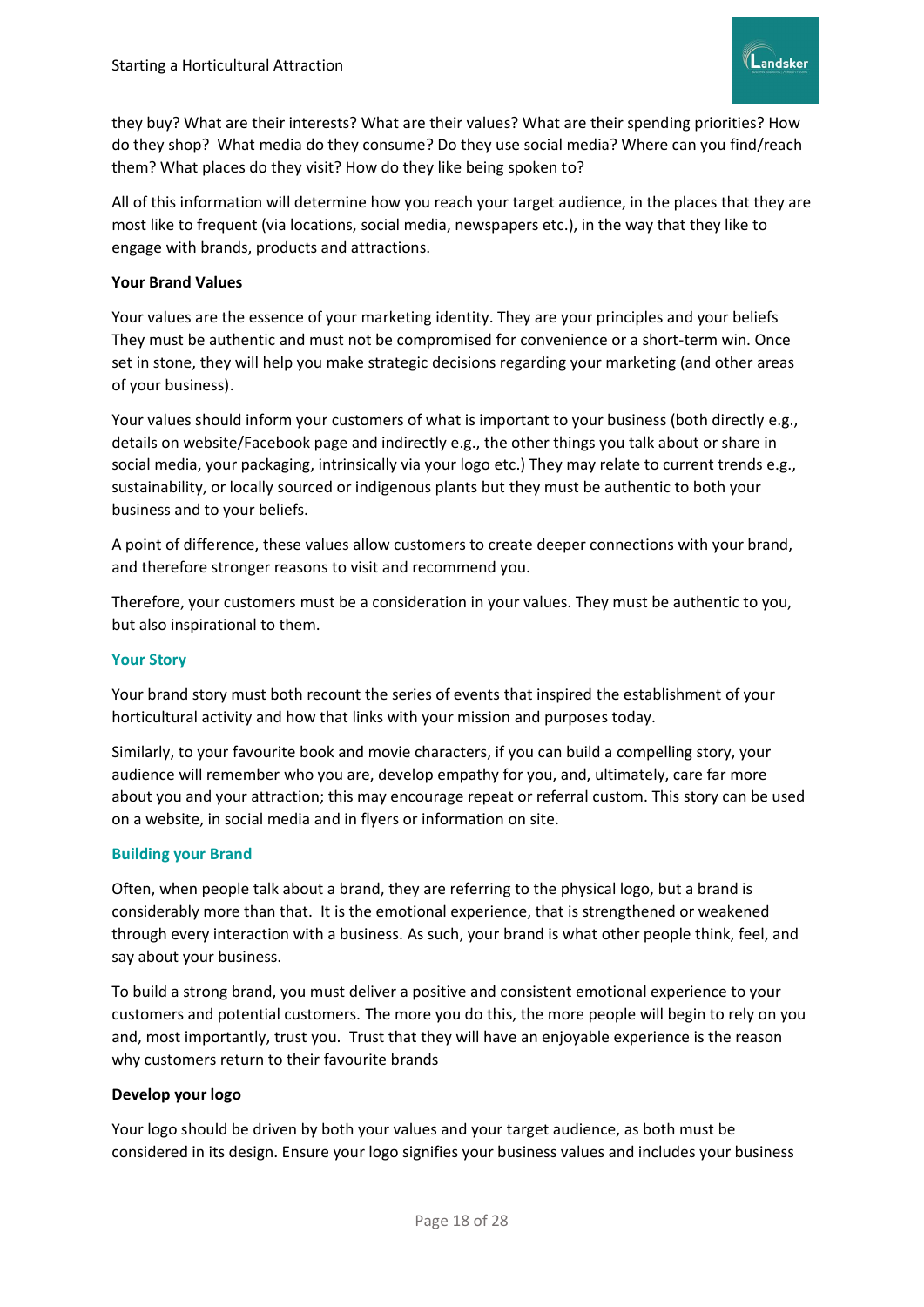

name. Think of your logo (and any packaging) as additional advertising whose job is to explain and showcase your product. What type of visual story does it tell about your business?

Your logo needs to be memorable and easy to reproduce, so simple shapes and icons are better. It also needs to be easily recognised if printed in black and white and finally, it needs to be used in different places – will it work on the website, letterheads, invoices, labels, posters, Facebook, Instagram, onsite signage and more? It must also create differentiation with other local businesses. Will your business stand out?

#### **Marketing Resource**

Marketing requires a careful balance of people, time, and budget. Marketing can be very cost effective, but it will also take your staff's time. Therefore, it is important to consider this before embarking on multiple marketing methods that cannot be sustained.

#### **Driving Awareness**

Marketing is only as effective as its targeting, so take time to understand the best ways to reach your target audience. This will likely be a combination of online (digital) marketing and physical marketing (flyers, direct mail, local advertising, signage) etc.

*Below are some examples, these are not exhaustive and are generic in terms of the audience.*

**Signage -** First and foremost you need signage whose design and message must be very clear and uncluttered. Consider staggered (or trail) signage and ensure that your signs can be seen and read (in seconds) from a distance, and in bad weather. Make sure your signage is 'on brand'.

**Press -** Let the local newspapers and magazines know about your new venture

**Tourist Associations -** If appropriate, let your local Tourist Associations know. They may be able to promote you via their own marketing mechanisms.

**Flyers and Business Cards -** Consider developing flyer and business cards as with permission, these can be left (or pinned) in physical locations that your target audience frequents.

**Social Media -** It is likely in 2021 and beyond, that social media will be part of your marketing strategy. Be careful not to over stretch the work involved. It is better to use two social media networks well, than 3 or 4 badly. Consider your target audience, which networks will they be using? Post frequently, be friendly, follow businesses with a similar target audience to your own. Be authentic and be social; do not just sell.

**Use Influential Contacts -** Are there influential local people or organisations who will be able to help you spread awareness amongst your target audience? Perhaps local councillors' newsletters, libraries, the parish news, doctors surgeries, schools, gyms etc.

**Website -** If budget allows, and it is business relevant, consider a simple yet professionally designed website

**Newsletters and Loyalty Schemes -** Newsletters and Loyalty Schemes are a great way to keep in contact with your customers. Just ensure that your marketing is General Data Protection Regulation compliant (GDPR: i.e., data protection around the storing and sharing of personal information), that your customers know what they are signing up for and that they have an easy way to opt out. Finally, don't over promise on newsletter frequency, as you need to send your newsletter when your customers will be expecting it.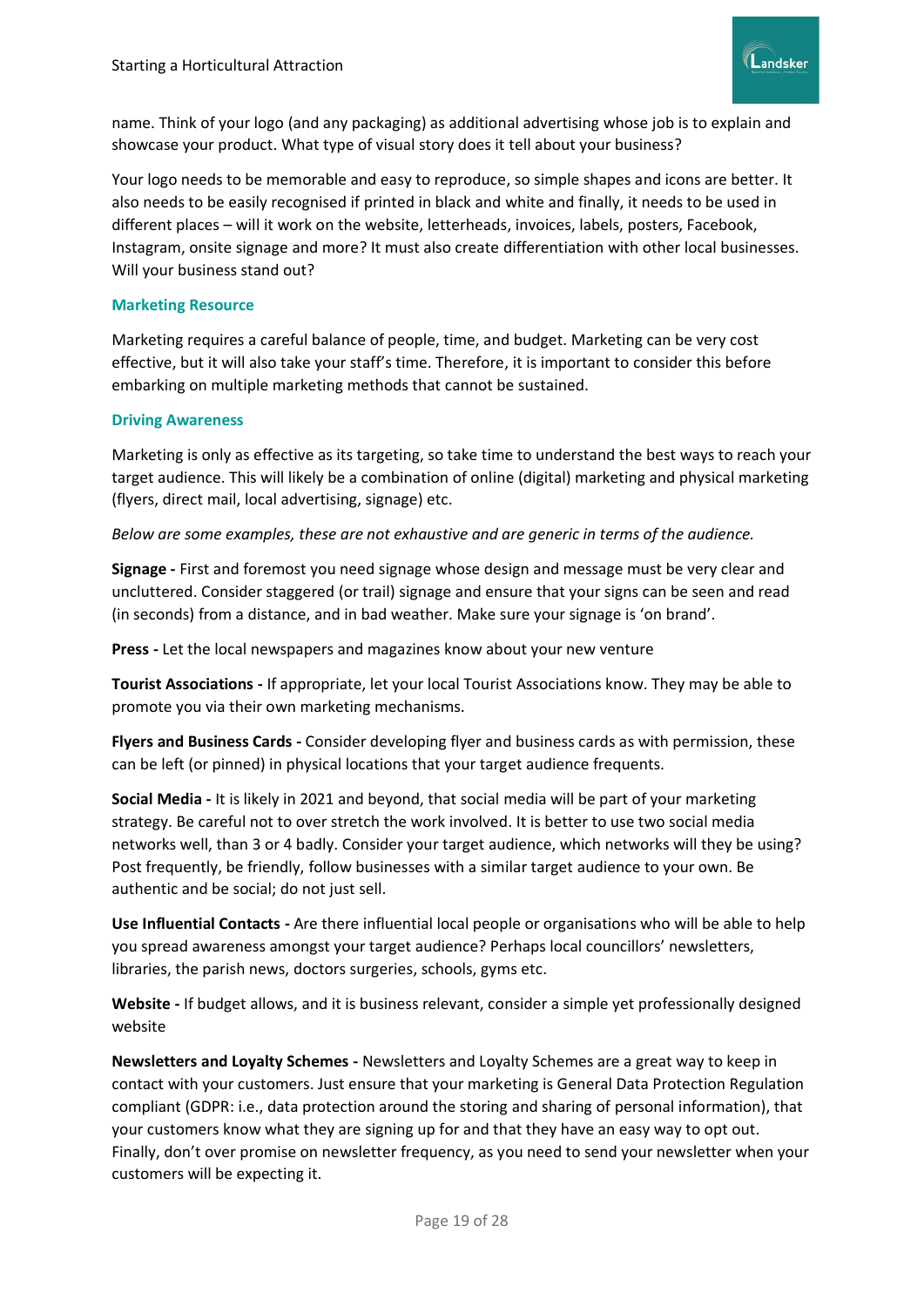

**Business to Business Marketing -** Finally, if you consider other businesses to be your target audience, build a strategy to reach them. It is likely that your marketing will need to cut through others' so think about the best ways to do this. Perhaps physical letters, brochures and even products sent directly to a named individual will have a better result than an email. Always follow up with a phone call at a time that you consider your target to be less busy and ask for a follow up meeting.

# **Specialist Marketing Support**

If you do not have marketing resource in-house, it may be valuable to consider either outsourcing your marketing requirements or gaining advice from specialists who will be able to help design a bespoke, feasible and effective marketing strategy for you.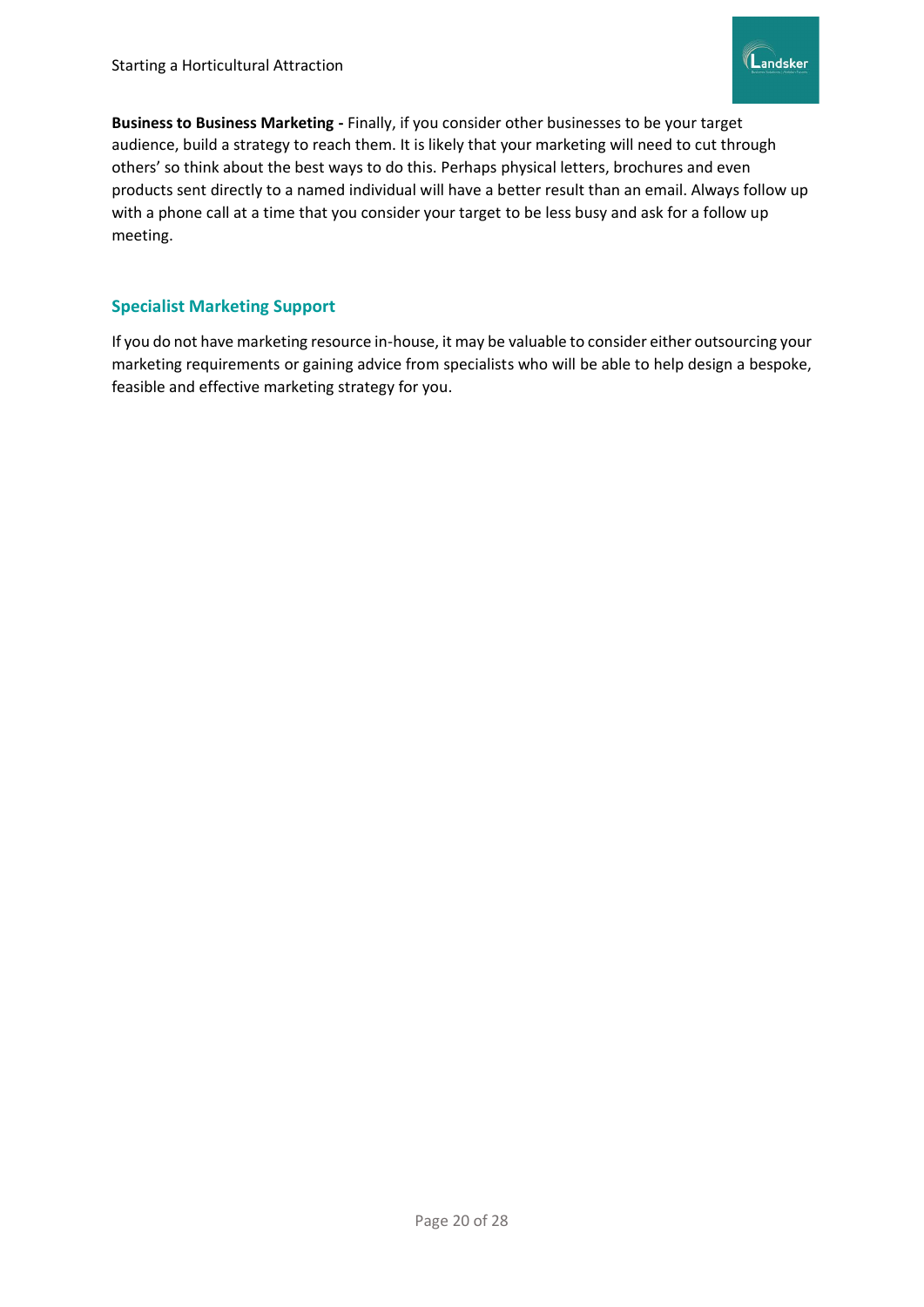

# HR & Staff Management Considerations

As any business grows, the need to take on staff must be considered. This will not only have financial and time resource implications, but there are also legal, practical, and best practice guidelines that must be put in place and adhered to, to manage the employee relationship.

# **Employee Relations**

**Employee Relations** ensures the relationship between an organisation and its people is managed through transparent practices and relevant law. **Employment law** is a huge and complex topic, with legislation constantly changing. It is important for employers to have a practical and up to date knowledge and understanding of 'must know now' areas of law, that are applied at work.

Employment law falls into the category of **Civil Law**, which covers individual private rights and obligations. This provides for means of redress when those rights are breached. It also enables us to manage the employment relationship effectively and influences how this relationship develops and is managed.

There are also **Statutory Codes of Practice** which are not law themselves, but guidelines for key areas of employment practice, for example, the Acas (Advisory, Conciliation and Arbitration Service) Code of Practice on Disciplinary and Grievance Procedures. These codes are approved by Parliament and referred to by Employment Tribunals.

# **Recruitment and Selection**

Attracting and selecting individuals into the right roles is a fundamental process for every organisation. Recruitment and Selection can be one of the most expensive processes any business however large or small goes through, and this can be managed internally or externally outsourced. The process needs to be cost effective and legally compliant. It can be risky, as there are no guarantees of how any individual will perform in a new venture or interact with a pre-existing team.

An employer must consider the type of role that needs to be filled, if this is one position or several, and whether the new recruit will fulfil roles the employer can't do or just doesn't have time to do. Understanding your recruitment needs will also allow you to explore available employment initiative funding which may fit your business requirements.

- 1. Acas and GOV.UK. provide valuable resources for employers, on a wide range of employment issues.
- 2. Acas also provides a useful Recruitment Checklist which is free to download and will help you plan and prepare your recruitment campaign: https://www.acas.org.uk/recruitmentchecklist.

#### **Step 1: Plan -** what actions will you take?

- Assess the need to recruit. Do you need more staff, new skills, specific duties?
- Are you looking for an experienced person or are you willing to invest longer term with your time, internal and externally from the business, to create opportunities for them to commit to and access external training?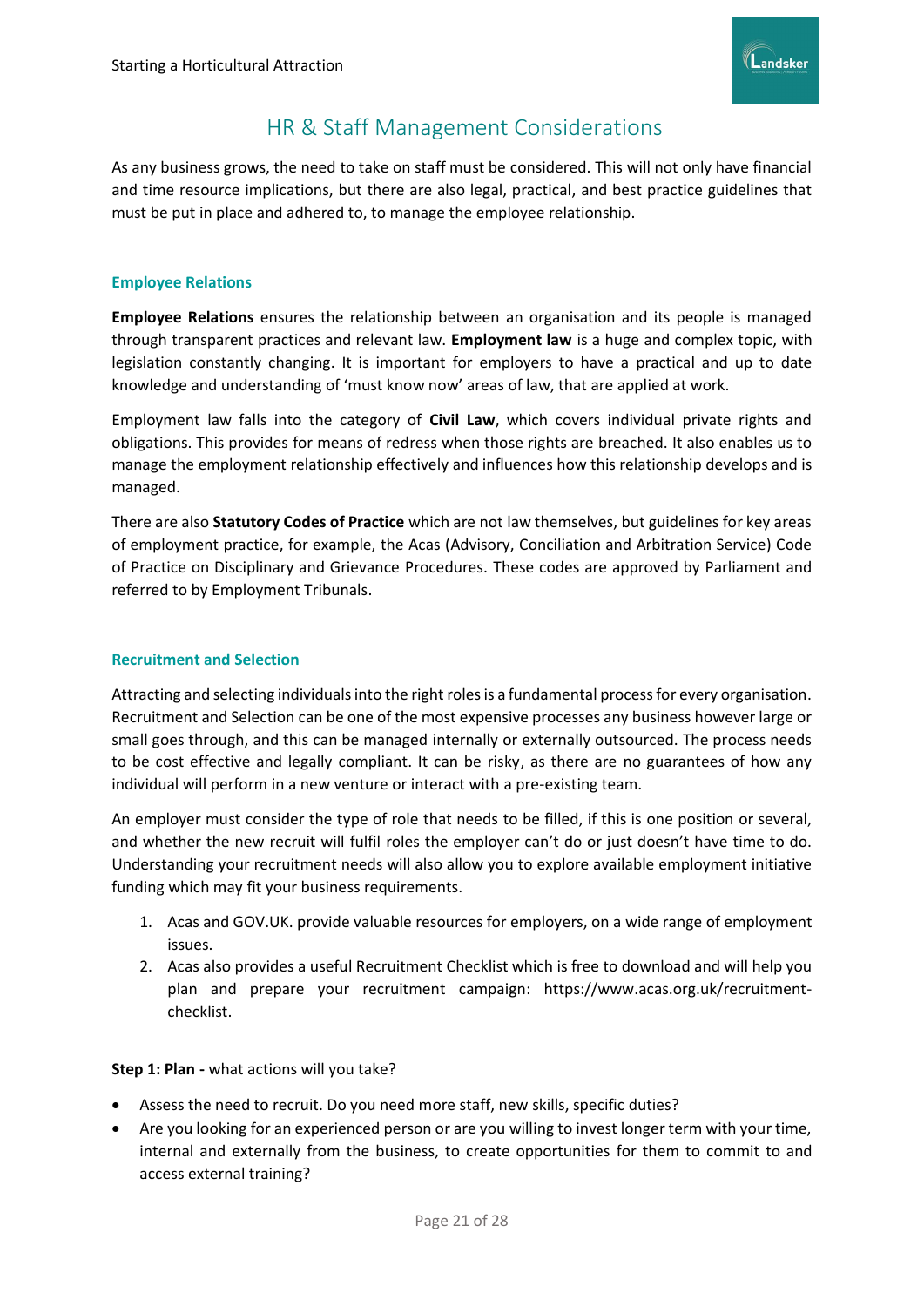

- Define the role. Carefully consider which roles could potentially help you to free your own time, so you can really focus on your business.
- What will you do next, when will you do it, with whom?

# **Step 2: Prepare**

- Download a recruitment checklist (Acas, as above)
- Write a Job Description. This describes the duties and responsibilities included in the job role.
- Write the Person Specification. This sets out desirable or essential qualifications, experience, skills and personal attributes.
- Consider Equality and Diversity to access, recruit and develop broad talent.
- Consider any current employment initiatives such as the Kickstart Scheme; Jobs Growth Wales; Apprenticeship Scheme; Traineeships; ReAct Programme etc.
- It is also worth connecting with your local college to make them aware of the recruitment opportunities within your business, to join employer networks/available schemes and to be introduced to graduates in relevant sectors.

# **Step 3: Advertising**

- Consider where you are going to place your job advert. This may include local press, online sites, local ads/shop windows, social media posts, recruitment agencies etc.
- When thinking about design, consider how your ad will attract attention
- Use elements from the Job Description and Person Specification to help create your advert
- Refer to an employment incentive or rewards scheme if they are relevant to the position.

# **Step 4: Managing your applications**

- Shortlist your applicants. Do you have enough? Do you need to advertise for longer?
- Think about your Interview
	- Will the applicant need to complete a practical test? If so, in what form?
- Select the right person:
	- Sift your applications whilst referring to your Job Description and Person Specification
	- Score each application between 1 and 10 for the application, interview, practical test. This will help indicate who performed best.
	- Avoid snap decisions. Should there be a second interview?

# **Step 5: Final Details**

- Once you have attracted candidates to your organisation, the final steps include **offering employment**.
- At this stage, it is important to complete **pre-employment checks such as taking up references**. Some are required by law, such as checking **entitlement to the legal right to work in the UK**, whilst others are required because of the nature of the job e.g.,
	- **DBS (i.e., Disclosure and Barring Service)** check if the employee is applying to work in a regulated activity
	- **Professional Reference** from current or previous employer or manager
	- **Character Reference** from an independent, well-respected person who knows the candidate well.
	- **Evidence of qualifications** etc.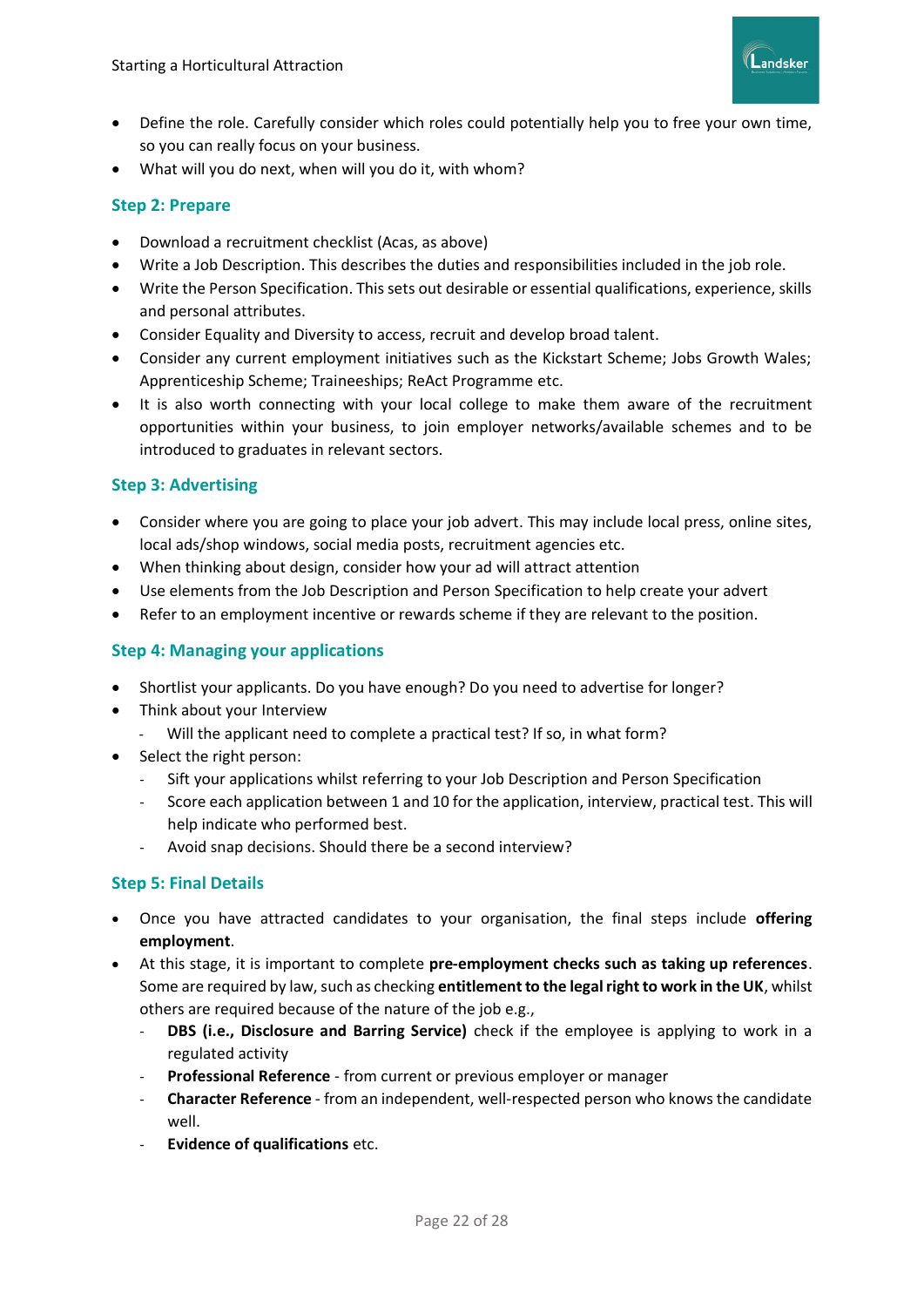

- **Pre-employment Health Questionnaire** - Under the Equality Act 2010, it is unlawful to ask general questions about health prior to offering an individual employment. Even if there is some specific job-related issue, which may justify the question, you should still approach these subjects with caution. The Equality Act 2010 prohibits employers from requiring job applicants to undergo a medical examination or to complete a health questionnaire before being offered a job.

# • **Contract of Employment**

Basic principles of contract law must be considered pre-employment. It is now a day one right for an employer to provide its employees with a **Written Statement of Particulars**. This is a statutory requirement under **Section 1 of the Employment Rights Act 1996.** Consideration must therefore be given to what type of **Contract of Employment** you will be offering. There are numerous options ranging from, but not limited to, permanent Full or Part-time, Zero Hours, Annualised Hours; Fixed Term workers, including casual and seasonal staff. Fixed term contracts may be relevant to horticultural businesses that need seasonal or casual workers to assist with temporary increases in workload. All staff employed on fixed-term contracts will have the same rights as permanent members of staff in relation to (but not limited to), pay rates including overtime, working hours and breaks, holiday entitlement, company sick pay schemes, enhanced family leave schemes or payments, access to pension schemes, provision of training, selection for redundancy, and use of on-site facilities.

Each of the Contract types mentioned above will outline differing contractual terms, ranging from statutory to non-statutory and will also refer to specific policies which must be in place to support the legally binding agreement.

- **Statutory entitlements** will include the National Minimum Wage; protection against unlawful deductions from wages; the statutory minimum level of paid holiday; the statutory minimum length of rest breaks; to not work more than 48 hours on average per week (or to opt out of this right if they choose); protection against unlawful discrimination; protection for 'whistleblowing'; to not be treated less favourably if they work part-time. Additional employment rights may also include Statutory Sick Pay; Statutory Maternity/Paternity/Adoption Pay; Shared Parental Pay; Parental Bereavement Pay.
- The National Minimum Wage (NMW) applies to all workers and is paid at different rates according to age. There is a separate rate for apprentices, and a National Living Wage (NLW) applies to workers aged 23 and over. Current and future rates for the minimum wage (which represents gross pay) are available from the following link: https://www.gov.uk/national-minimum-wagerates

As a result of and in response to the Taylor Review (2017), the Government published legislation proposed within the Good Work Plan (2018), which came into effect in April 2020. The Good Work Plan (2018) 'the biggest package of workplace reforms for over 20 years' is committed to improving the quality of work in the UK. It is therefore essential for new employers to be aware of their obligations to their employees.

As your horticultural venture grows increasing headcount can be the key driver for implementing **strategic Human Resources practices** within an organisation. Having effective policies and procedures in place can help strengthen **company culture**, improve **performance and productivity,** positively impact **well-being** and **diversity,** and also aid future **succession planning**.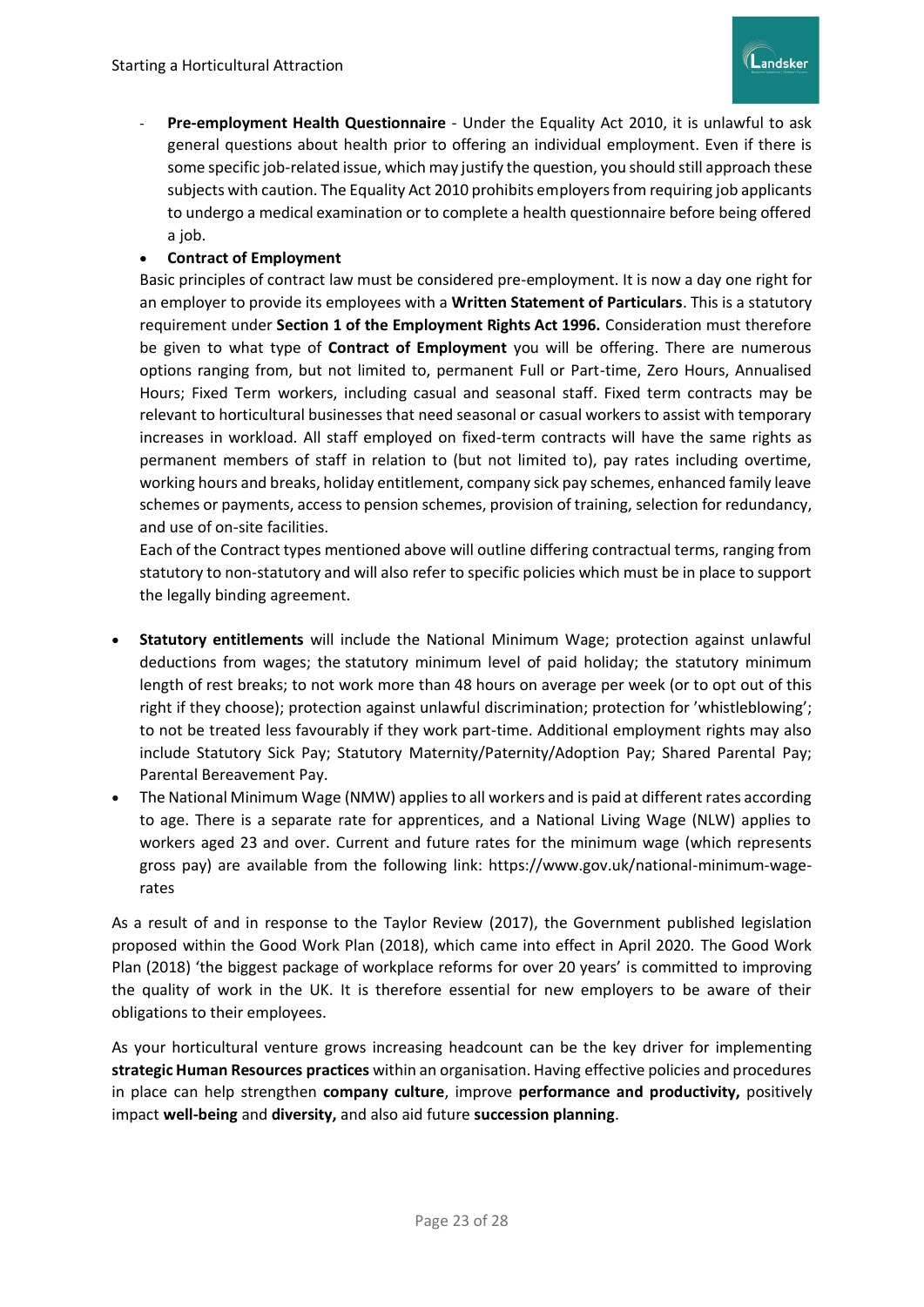

# **Company Policies and Procedures**

A **bespoke suite of HR policies** can be incorporated into an **Employee Handbook**, to act as a source of information for your staff and outlining what they can expect from you as their employer. The content of your Handbook could include, but is not limited to:

- **Welcome and Introduction** to the Company
- **Overview on Contract of Employment**; Job roles; Right to Work; Medical check; Probationary Periods
- **Induction; Training and Career Development; Appraisals**
- **Confidentiality;** Conflicts of Interest; Speaking on Behalf of the Company
- **Attendance** and Hours of Work; On-call; Sickness Absence Policy
- **Remuneration and Benefits**; Pension; Authorised Overtime; Income Tax; Expenses
- **Anti- bribery Policy**
- **Annual Leave and time off**; Short time working and layoffs; Time off in Lieu; Appointments
- **Family Friendly Leave;** Time off for Dependants; Flexible Working Policy; Compassionate Leave
- **Maternity; Paternity; Adoption; Shared Parental; Parental Leave; Parental Bereavement Leave Policies**
- **Equal Opportunities and Valuing Diversity**; **Equality and Diversity Policy**; Welsh Language Statement; **Dignity at Work**, **Anti-Harassment and Bullying Policy; Wellbeing Policy**
- **Health and Safety at Work**
- **Disciplinary, Capability and Grievance** Policies and Procedures; **Acas Code of Practice**; **Whistleblowing Policy**
- **Information Security & Confidentiality**; **Data Protection Policy**; IT Policy; Personal Records
- **Termination of Employment**; Resignation; Retirement; Redundancy.

# **Financial Consideration**

Should be given to:

- Running **payroll**
- **National Insurance** contributions
- Providing a **workplace pension**
- Supporting **annual leave**
- **Issuing a uniform**
- **Provision of tools and equipment**
- **Employee benefits**
- Putting in place adequate **Employers Liability Insurance**.

# **On-going management of staff**

Company success can hinge on finding and retaining the right staff. Encouraging **Training and Development** will not only help staff increase their skills and knowledge, but it can also motivate your workforce to meet business needs.

Consideration should also be given to **Performance Management** – outlining how you will maintain and improve ongoing employee performance and address issues should they arise.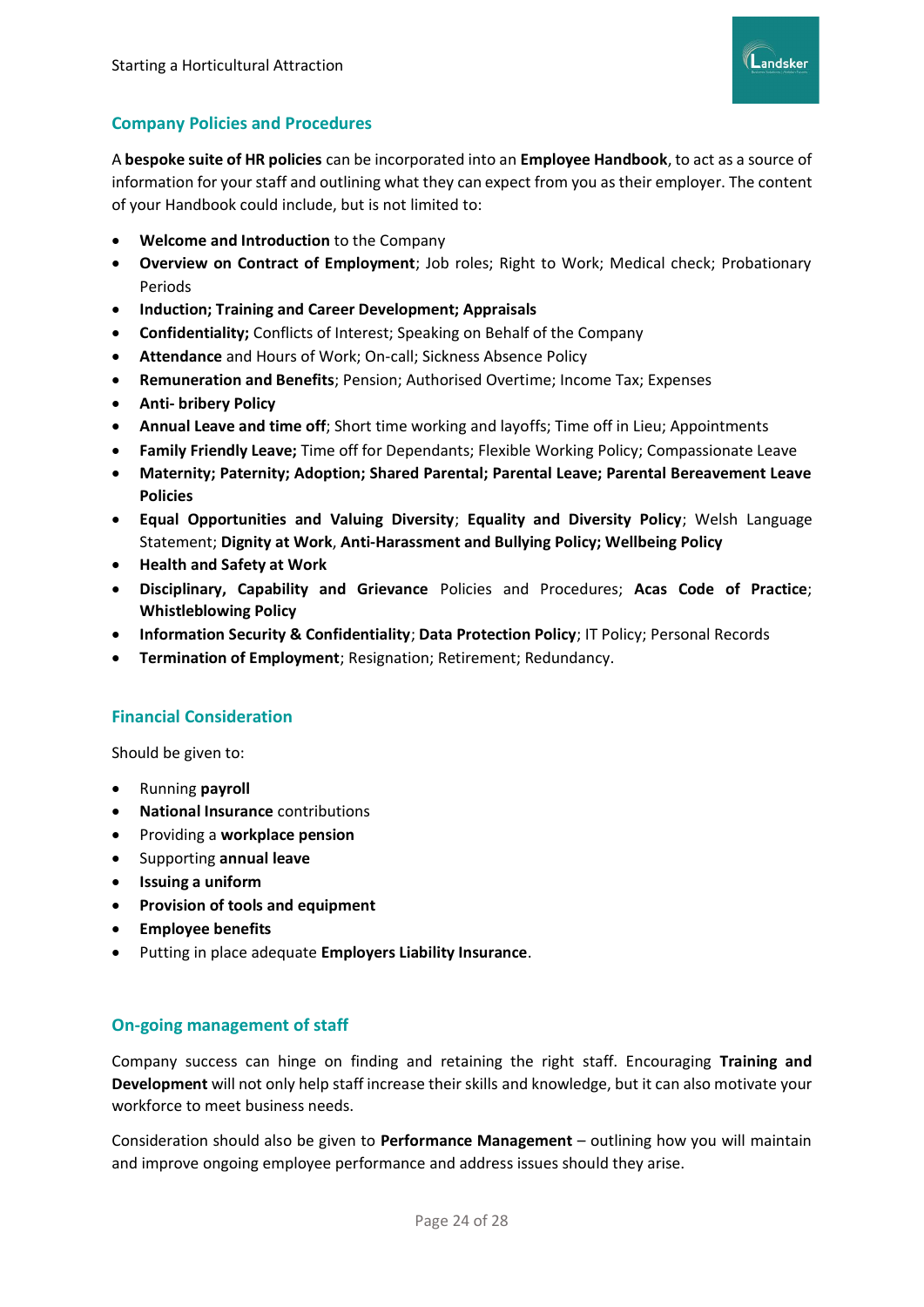

# **Specialist HR Support**

If you do not have a HR function in-house to manage the key HR areas noted above, you could consider **outsourcing your HR requirements** to **qualified specialists.**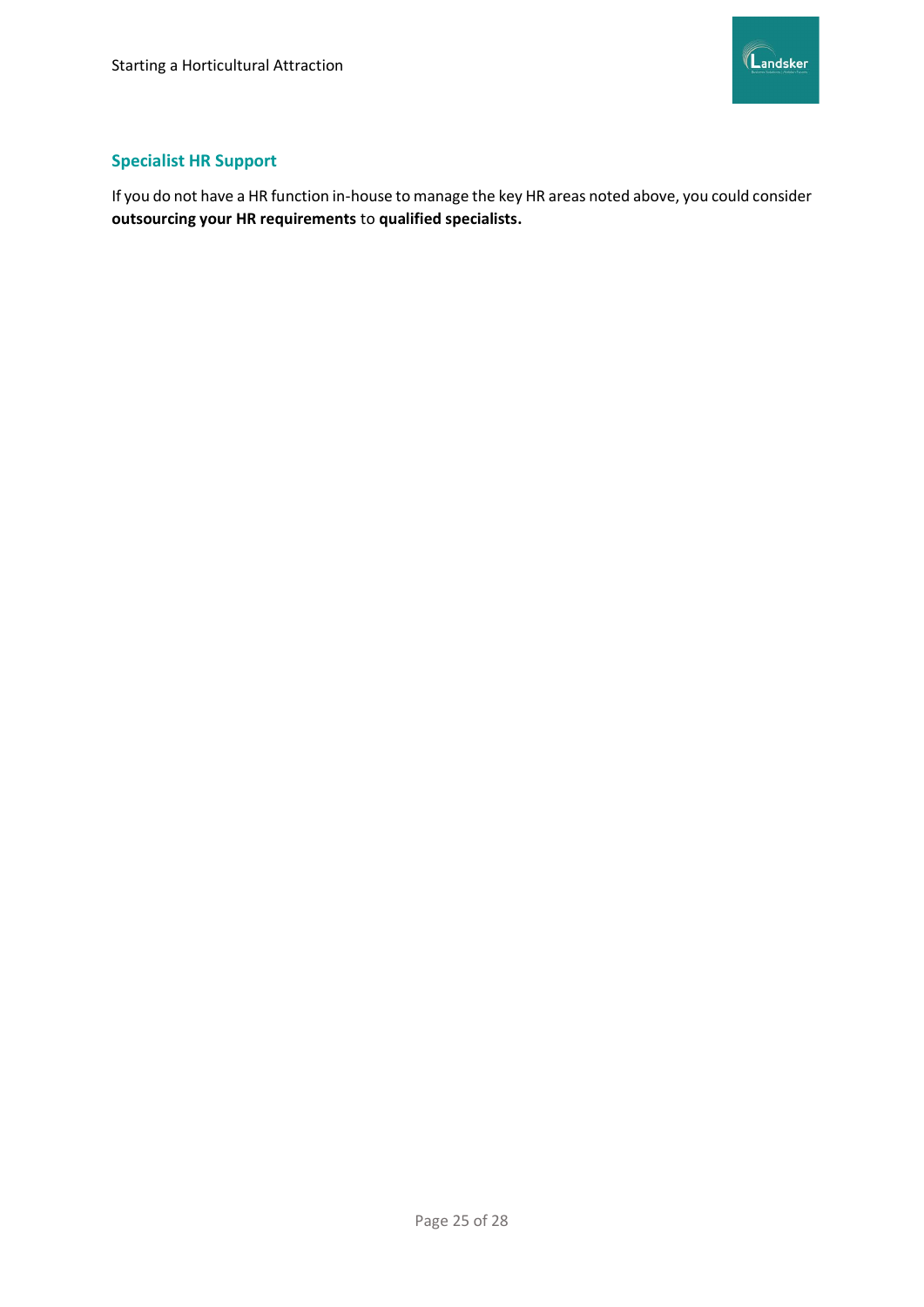

# Sustainability Considerations

<span id="page-26-0"></span>Environmental Sustainability is becoming more and more important to consumers when deciding where they spend their money. As the impacts of climate change become apparent over the coming years, this aspect of consumer behaviour will only increase. The businesses that can clearly show that they value sustainability will benefit from additional footfall. These 'Green' aspects of your business are a great differentiator and therefore, can also be used in your marketing materials. It's important to remember that managing a business in a sustainable way does not have to conflict with the profitability of the business. In fact, new ways of working and technological improvements can reduce your costs and enhance your profitability.

#### **Energy**

Where does your energy come from? Consider switching to a renewable energy supplier. By choosing energy from a renewable source, you will reduce your carbon footprint. Some businesses may need to operate off grid due to their remote nature, perhaps solar power could be used instead of a diesel generator?

How much energy do you use? Simple changes such as switching to LED lighting can make a noticeable difference. Ensuring appliances are switched off when not in use is also a good strategy to help you achieve your sustainability goals.

Heating and cooling of buildings also uses a significant amount of energy. Are your buildings well insulated? By insulating and removing drafts, significant reductions in energy requirements can be achieved. In the summer, cooling may be required. By considering new building placement, locations of windows and by using or creating shade, you can again reduce the need for energy hungry air conditioning.

#### **Waste**

It is useful to follow the mantra **Reduce, Re-use, Recycle.**

**Reduce**: Better than recycling is not creating the waste in the first place. Are there any areas of your business where waste is made by creating something that is perhaps not required? For example, could tickets be provided electronically, rather than being printed and posted out?

**Re-use:** Can items be washed and re-used rather than thrown away? An example here could be, rather than having refreshments served using single use plastics, a switch to another option could reduce the amount of waste your business is producing. There is likely to initially be a cost implication but long term the savings should stack up and you'll be reducing the amount of waste you produce too.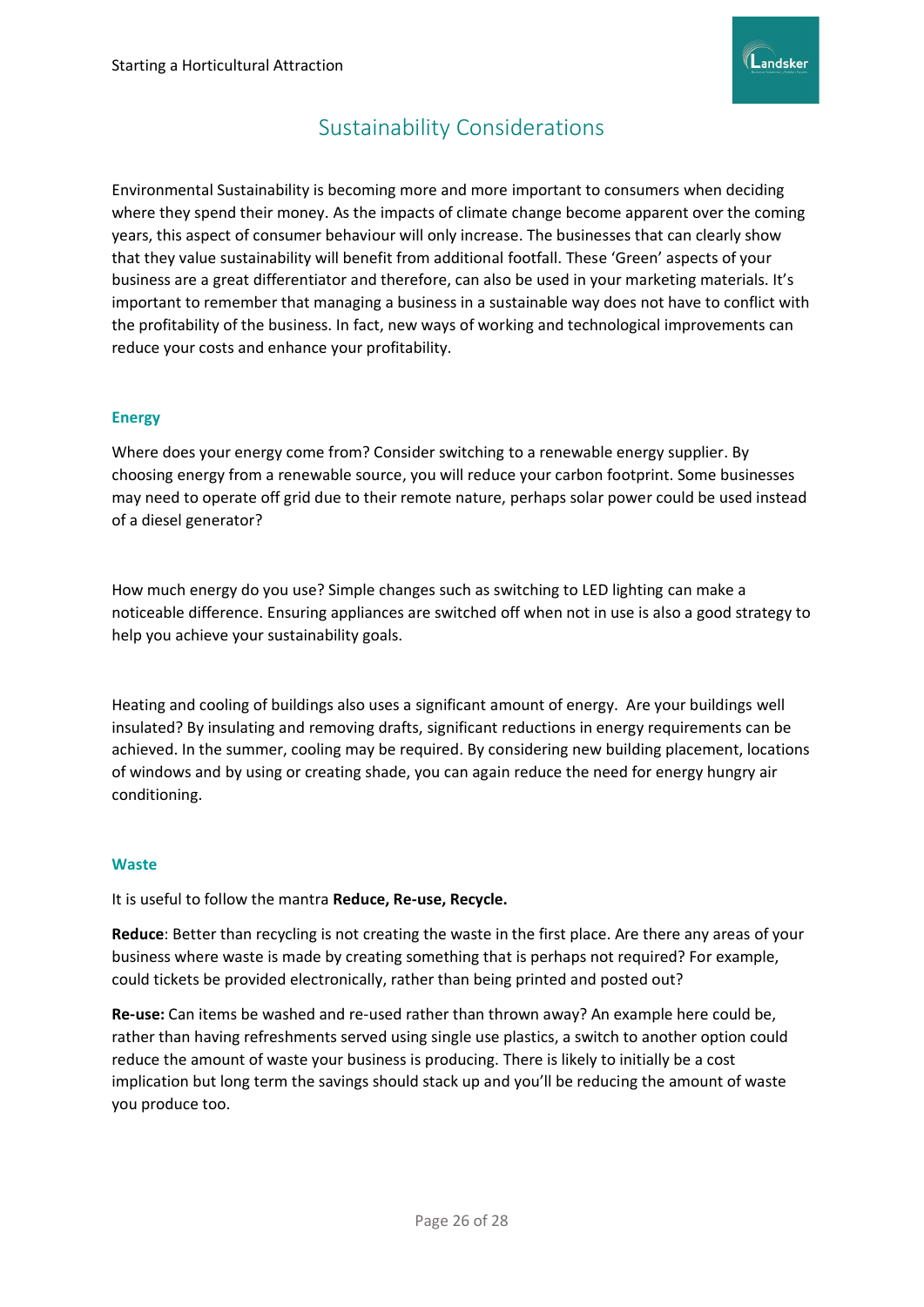

**Recycle**: There will always be an element of waste with any business or operation. Make sure you have suitable recycling facilities on site so waste can be split. Inform your customers and staff of them and encourage their use.

#### **Water usage and waste**

There are lots of ways you can reduce the amount of water you use and the amount that then needs to be processed and cleaned.

Flushing the toilet is one of the biggest water consumers in a household and in most businesses. Modern cisterns have reduced the amount used for each flush but if you have an older cistern, you can place a bottle of water in there or purchase a Hippo bag to reduce the amount stored in the cistern after each flush.

Do you have the ability to harvest rainwater from your roof? This water is great for watering the garden as it does not contain the chemicals put in our tap water to keep it clean. This water can also be used to flush toilets as can any 'Grey water'. Grey water is water that has been used but is still clean enough to be used again for some functions. This can be collected from sinks, showers and baths, then used to flush toilets. A grey water system can be quite expensive to install retrospectively but is a great thing to consider for new buildings.

Any final wastewater, e.g., after the toilet has been flushed must be processed using a high-quality treatment plant if you are not connected to the sewage system. This prevents leaking unwanted pollutants back into the water table.

# **Transport**

Transport has a big impact on health of the environment. Small changes made will improve the sustainability of your business.

Can you set up your site close to public transport links? Could you offer a shuttle service to tourism hotspots to reduce the need of multiple customers driving to your site? Can your staff use lift shares for their commute? Would switching to electric vehicles be feasible for your business?

# **Supply chain**

Who supplies your business with the resources that it needs to operate? Could these resources be sourced locally? Do the companies you work with have the same sustainability goals as you? Can you work together to reduce the impact you have on the environment? Are the plants you source native or are GM (Genetically Modified) free? Are you conserving and regenerating native species?

#### **Biodiversity & carbon offsetting**

Can part of the site be allowed to rewild to produce much needed improvements in biodiversity? Introducing native wildflowers or using natural hedging instead of fencing will help insects, birds and small mammals thrive.